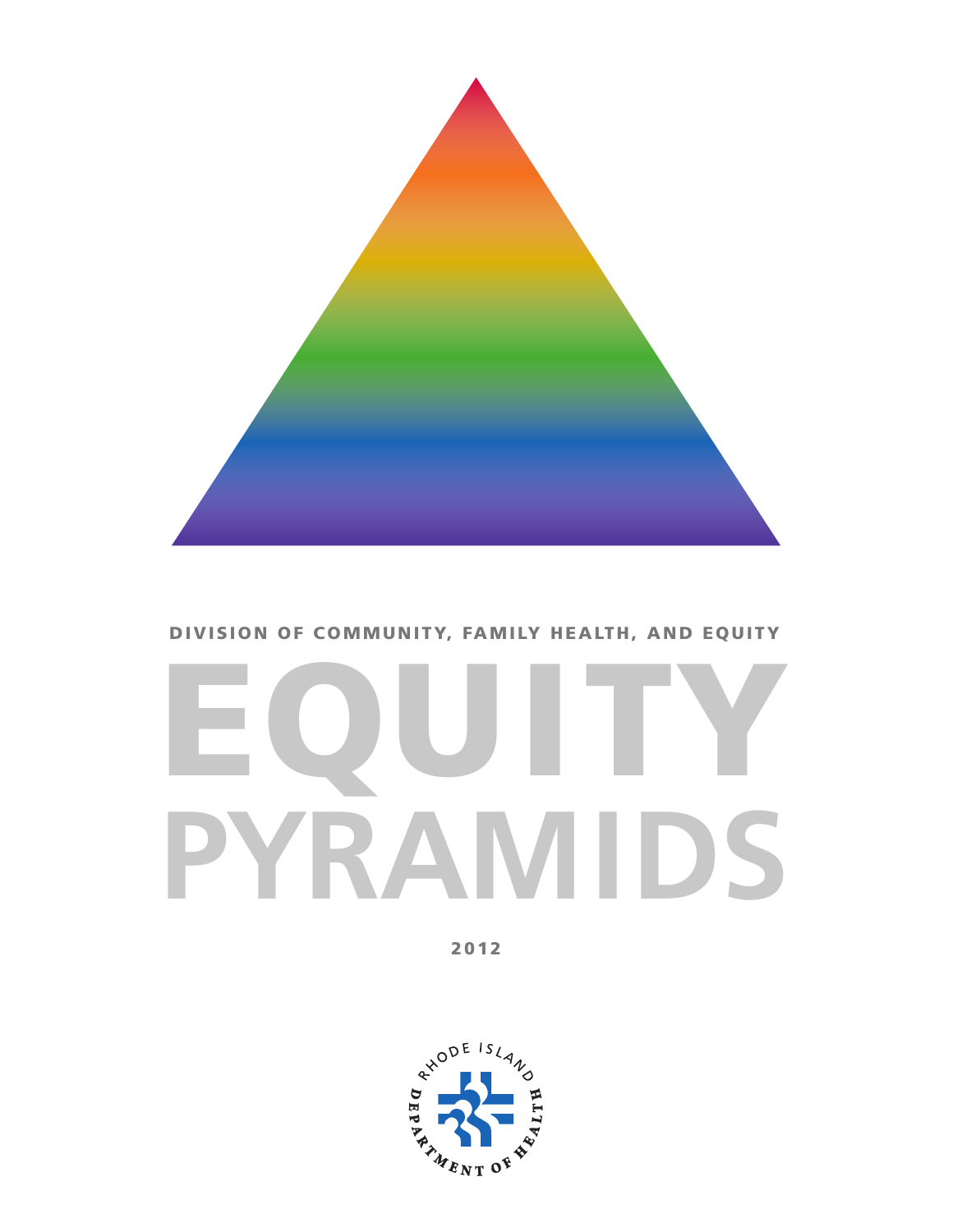# EQUITY **PYRAMID**

**HIGHEST INDIAN** The Health Impact Pyramid describes the effect of population-based public health interventions and provides a framework to improve health. Figure Source: American Journal of Public Health, Vol 100, No. 4, April 2010; adapted from the Thomas Frieden, MD, MPH presentation at the Weight of the Nation conference, Washington, D.C., July 27, 2009.

3 LONG-LASTING PROTECTIVE PUBLIC HEALTH INTERVENTIONS

1 EDUCATION & COUNSELING

LOWEST INVERSITY

2 CLINICAL INTERVENTIONS MOST INDIVIDUAL EFFORT

LEAST INDIVIDUAL EFFORT

RYODE ISLAND

CHANGING THE CONTEXT— HEALTHY BEHAVIORS AS THE DEFAULT

4

5 SOCIAL AND ENVIRONMENTAL DETERMINANTS OF HEALTH

### HEALTH DISPARITIES AND ACCESS TO CARE TEAM OFFICE OF MINORITY HEALTH

 $\ddot{\bm s}$  :

#### EDUCATION AND CLINICAL PROTECTIVE CONTEXTIGNS IN THE DEFAULTH CONTEXT PROTECTIVE CONTEXT PORTECTIVE CONTEXT PORTECTIVE CONTEXT PORTECTIVE CONTEXT PORTECTIVE CONTEXT PUBLICAL CONTEXT PORTECTIVE CONTEXT PORTECTIVE CONTEXT OF **COUNSELING** CLINICAL INTERVENTIONS LONG-LASTING PROTECTIVE<br>PUBLIC HEALTH INTERVENTIONS CHANGING THE CONTEXT—HEALTHY BEHAVIORS AS THE DEFAULT SOCIAL AND ENVIRONMENTAL **DETERMINANTS** OF HEALTH **Launch a 2011 Language Access Campaign to inform Rhode Island residents with limited English proficiency of their rights and responsibilities for accessing interpreters and translated information in healthcare settings (CLAS Initiative). Provide translated "My Health Booklets" for refugee populations being resettled in Rhode Island to help the refugees become familiar with the public health and primary care systems (Refugee Health Program). Screen and facilitate discussions of the Unnatural Causes documentary that teaches the public about the social determinants of health. Publish bi-annual Minority Health Fact Sheets as well as Cost of Health Disparities Briefs. Provide additional educational materials and data analyses for consumers, providers, and policy makers, as needed. Host up to four Health Equity Dialogues per year to raise awareness about health disparities and the impact of social and environmental determinants of health on racial and ethnic minority health status (Minority Health Promotion Program). Promote and monitor progress toward state and national targets for healthy people in healthy communities (Healthy Rhode Island 2020 Initiative). Ensure that newly arrived refugees initiate a relationship with a primary care provider to receive a health assessment, lab work, catch-up vaccinations, and appropriate referrals and followup care (Refugee Health Program). Co-locate a mental health clinician within the Refugee Clinic at Hasbro Children's Hospital to perform child mental health assessments and provide needed referrals (Refugee Health Program). Work with hospitals, private providers, and other healthcare delivery organizations to establish policies and operational systems that assure access to interpreters and translated health information for persons with limited English proficiency (CLAS Initiative). Establish internal procedures and contracting requirements to help the Department of Health and its contracted agents adhere to language access mandates (CLAS Initiative). Work with housing and lead programs to ensure that new refugees are placed into safe housing (Refugee Health Program). Staff the Commission for Health Advocacy and Equity, created by the Rhode Island General Assembly in 2011 to advise the Director of Health on strategies to achieve health equity and report to the legislature on the state's progress toward health equity goals. Support training, certification, and reimbursement to grow the Community Health Worker workforce in Rhode Island.**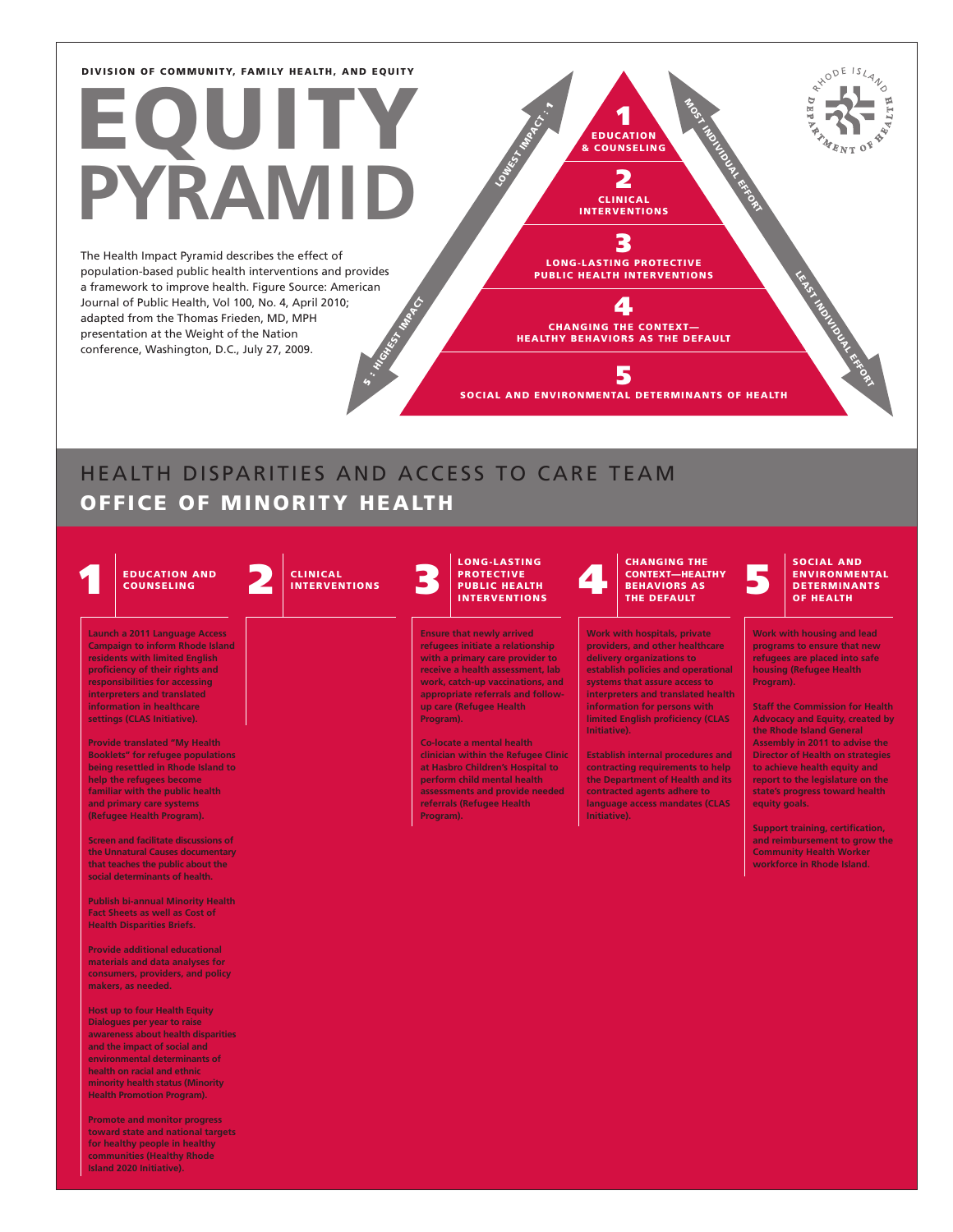# EQUITY **PYRAMID**

**HIGHEST INDIAN** The Health Impact Pyramid describes the effect of population-based public health interventions and provides a framework to improve health. Figure Source: American Journal of Public Health, Vol 100, No. 4, April 2010; adapted from the Thomas Frieden, MD, MPH presentation at the Weight of the Nation conference, Washington, D.C., July 27, 2009.

3 LONG-LASTING PROTECTIVE PUBLIC HEALTH INTERVENTIONS

1 EDUCATION & COUNSELING

LOWEST INFARCT:

2 CLINICAL INTERVENTIONS MOST INDIVIDUAL EFFORT

CHANGING THE CONTEXT— HEALTHY BEHAVIORS AS THE DEFAULT

4

5 SOCIAL AND ENVIRONMENTAL DETERMINANTS OF HEALTH

### HEALTH DISPARITIES AND ACCESS TO CARE TEAM OFFICE OF SPECIAL HEALTH CARE NEEDS

 $\ddot{\bm s}$ 

# **COUNSELING**

**Provide parent support, training, empowerment opportunities, workshop offerings, peer to peer problem solving, resource distribution, advocacy training, mentoring, and leadership development (Special Needs Medical Home Projects).**

**Provide resource and surveillance materials on autism spectrum disorders (ASD), traumatic brain injury (TBI), and other disabilities (Disability & Health).**

**Provide brochures and transition toolkits for physicians and families, workshops for youth and families, youth transition workbooks, and other resources (Adolescent Healthcare Transition).**

### CLINICAL INTERVENTIONS

**Provide care coordination and system navigation for people with disabilities through medical homes supported by the Pediatric Practice Enhancement Project (PPEP) and Peer-Assisted Health Initiative (PAHI) (Special Needs Medical Home Projects).**

**Support the Rhode Island Hospital Transition Clinic, which assists youth with disabilities in transition from pediatric to adult healthcare (Adolescent Healthcare Transition).**

#### LONG-LASTING PROTECTIVE<br>PUBLIC HEALTH INTERVENTIONS

**Support developmental screening and compliance with Early Periodic Screening, Diagnosis, and Treatment (EPSDT) in pediatric primary and specialty care practices (Special Needs Medical Home Projects).**

**Provide resources and linkage to people with TBI, ASD, and other disabilities (Disability & Health).**

**Meet individually with vulnerable Rhode Island families in pursuit of making their voices heard at policy settings (Family & Peer Resource Specialists).**

#### EDUCATION AND CLINICAL PROTECTIVE CONTEXT—HEALTH CONTEXT CONTEXT CONTEXT CONTEXT CONTEXT CONTEXT CONTEXT CONTEXT CONTEXT CONTEXT CONTEXT CONTEXT CONTEXT CONTEXT CONTEXT CONTEXT CONTEXT CONTEXT CONTEXT CONTEXT CONTEXT CONTE CHANGING THE CONTEXT—HEALTHY BEHAVIORS AS THE DEFAULT

**Support legislative action and state program implementation concerning using community health workers in healthcare delivery (Special Needs Medical Home Projects).**

**Support TBI regulations and ASD legislative initiatives (Disability & Health).**

**Change context of schools and communities through a positive youth development approach where students with special needs explore, develop, and showcase concepts of leadership (Adolescent Healthcare Transition).**

**Establish systems of care for children and youth with special health care needs that are easy to use and able to be navigated by an empowered consumer (Family & Peer Resource Specialists).**

#### SOCIAL AND ENVIRONMENTAL **DETERMINANTS** OF HEALTH

LEAST INDIVIDUAL EFFORT

R<sup>XODE ISLAND</sup>

**Increase access and availability of services and supports to address the needs of people with disabilities and their families (Special Needs Medical Home Projects).**

**Provide comprehensive surveillance, report dissemination, and advocacy for services and support for people with disabilities, including TBI survivors and people with ASD (Disability & Health).**

**Support policies and programs to foster inclusion and meaningful participation for all youth in educational, employment, social, community, and leadership opportunities (Adolescent Healthcare Transition).**

**Support interventions to build the infrastructure of public health through employing, training, and establishing a workforce opportunity for parents of children with special needs and adults with disabilities (Family & Peer Resource Specialists).**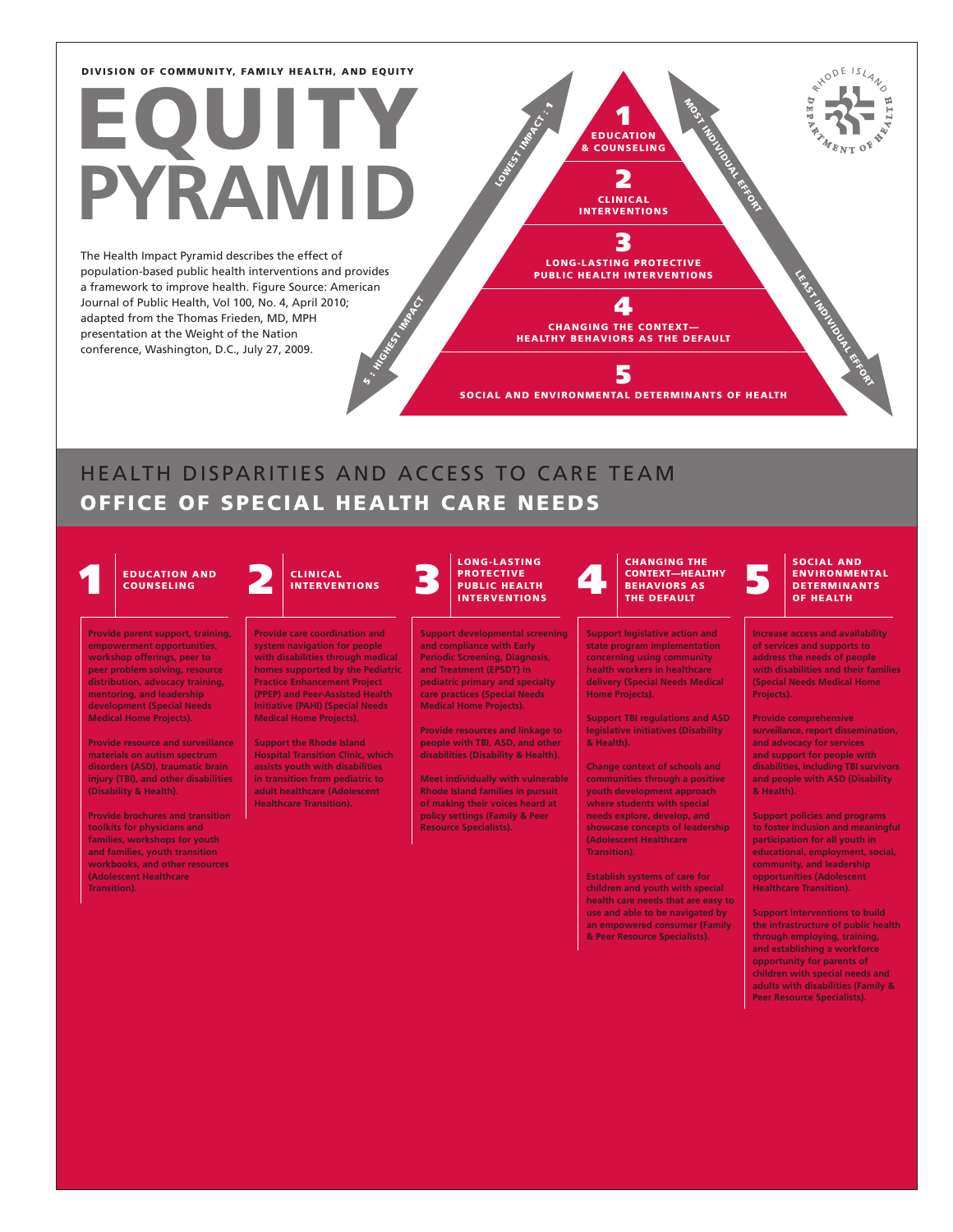# EQUITY **RAM**

**HIGHEST INDIAN** The Health Impact Pyramid describes the effect of population-based public health interventions and provides a framework to improve health. Figure Source: American Journal of Public Health, Vol 100, No. 4, April 2010; adapted from the Thomas Frieden, MD, MPH presentation at the Weight of the Nation conference, Washington, D.C., July 27, 2009.

3 LONG-LASTING PROTECTIVE PUBLIC HEALTH INTERVENTIONS

4 CHANGING THE CONTEXT— HEALTHY BEHAVIORS AS THE DEFAULT

1 EDUCATION & COUNSELING 2 CLINICAL INTERVENTIONS MOST INDIVIDUAL EFFORT

LOWEST INFARCT:

5

SOCIAL AND ENVIRONMENTAL DETERMINANTS OF HEALTH

### HEALTH DISPARITIES AND ACCESS TO CARE TEAM OFFICE OF PRIMARY CARE AND RURAL HEALTH

 $\ddot{ }$ 

**COUNSELING** 

**To increase access to effective education and counseling, work across the state to increase the numbers, effectiveness, and utilization of community health workers, including those employed in rural areas.** 





#### LONG-LASTING PROTECTIVE<br>PUBLIC HEALTH INTERVENTIONS

**Recruit and retain primary care providers in health professional shortage areas across the state (including in non-metro areas) through the National Health Service Corps, 3RNET, NOSORH, NRHA, and the New England Rural Health Roundtable.**

**Develop and deliver core competency training to existing and prospective community health workers.**

**Promote the patient-centered medical home model in sites serving vulnerable populations.**

#### EDUCATION AND CLINICAL PROTECTIVE CONTEXT—HEALTH CONTEXT CONTEXT CONTEXT AND CONTEXT CONTEXT CONTEXT CONTEXT CONTEXT CONTEXT CONTEXT CONTEXT CONTEXT CONTEXT CONTEXT CONTEXT CONTEXT CONTEXT CONTEXT CONTEXT CONTEXT CONTEXT C CHANGING THE CONTEXT—HEALTHY BEHAVIORS AS THE DEFAULT

**Work to establish policies and assistance programs to make all primary care practices patientcentered medical homes.** 

**Conduct policy activity to support statewide efforts to require additional investment of commercial insurance revenue into primary care systems building.** 

#### SOCIAL AND ENVIRONMENTAL DETERMINANTS OF HEALTH

LEAST INDIVIDUAL EFFORT

R<sup>XODE ISLAND</sup>

**Work to recognize, grow, and remunerate the community health worker workforce as a way to promote employment, fair wages, career laddering opportunities, and selfdetermination among vulnerable populations without formal higher education.**

**Work with non-metro communities to improve local healthcare systems.**

**Through rural health mini-grants for community assessment, help communities examine barriers to care and capacity issues and use this information to develop recommendations for system improvements.** 

**Through systems building grants, support action plan development and strategy implementation to address social and environmental determinants of health. Strategies include action steps to promote the patient-centered medical home model.**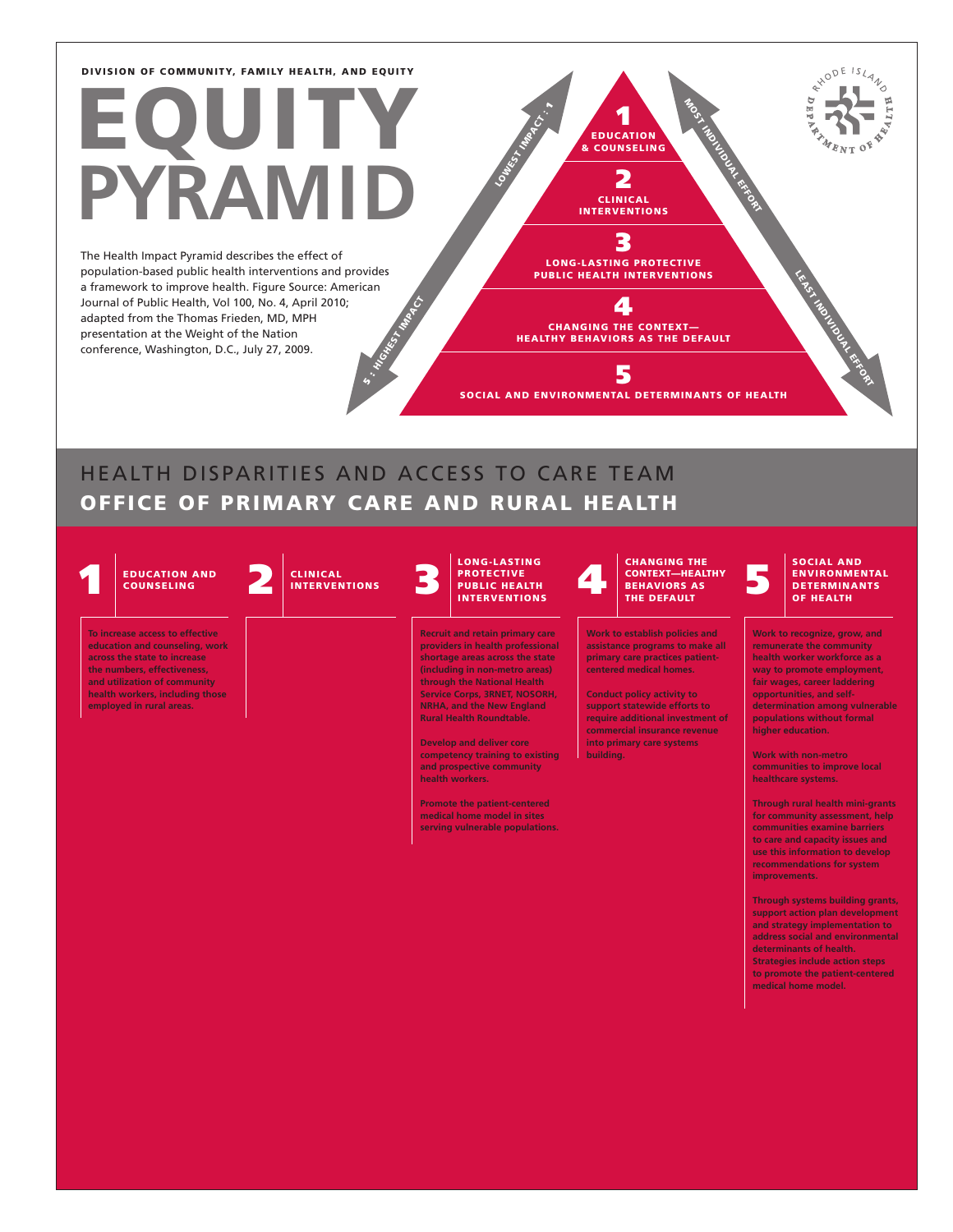# EQUITY **PYRAMID**

**HIGHEST INDIAN** The Health Impact Pyramid describes the effect of population-based public health interventions and provides a framework to improve health. Figure Source: American Journal of Public Health, Vol 100, No. 4, April 2010; adapted from the Thomas Frieden, MD, MPH presentation at the Weight of the Nation conference, Washington, D.C., July 27, 2009.

3 LONG-LASTING PROTECTIVE PUBLIC HEALTH INTERVENTIONS

1 EDUCATION & COUNSELING

LOWEST INVARIANCE

2 CLINICAL INTERVENTIONS MOST INDIVIDUAL EFFORT

LEAST INDIVIDUAL EFFORT

R<sup>XODE ISLAND</sup>

 $\sigma$ 

CHANGING THE CONTEXT— HEALTHY BEHAVIORS AS THE DEFAULT 5

4

SOCIAL AND ENVIRONMENTAL DETERMINANTS OF HEALTH

### HEALTH DISPARITIES AND ACCESS TO CARE TEAM HEALTHY COMMUNITIES INITIATIVE

 $\ddot{\bm s}$  :

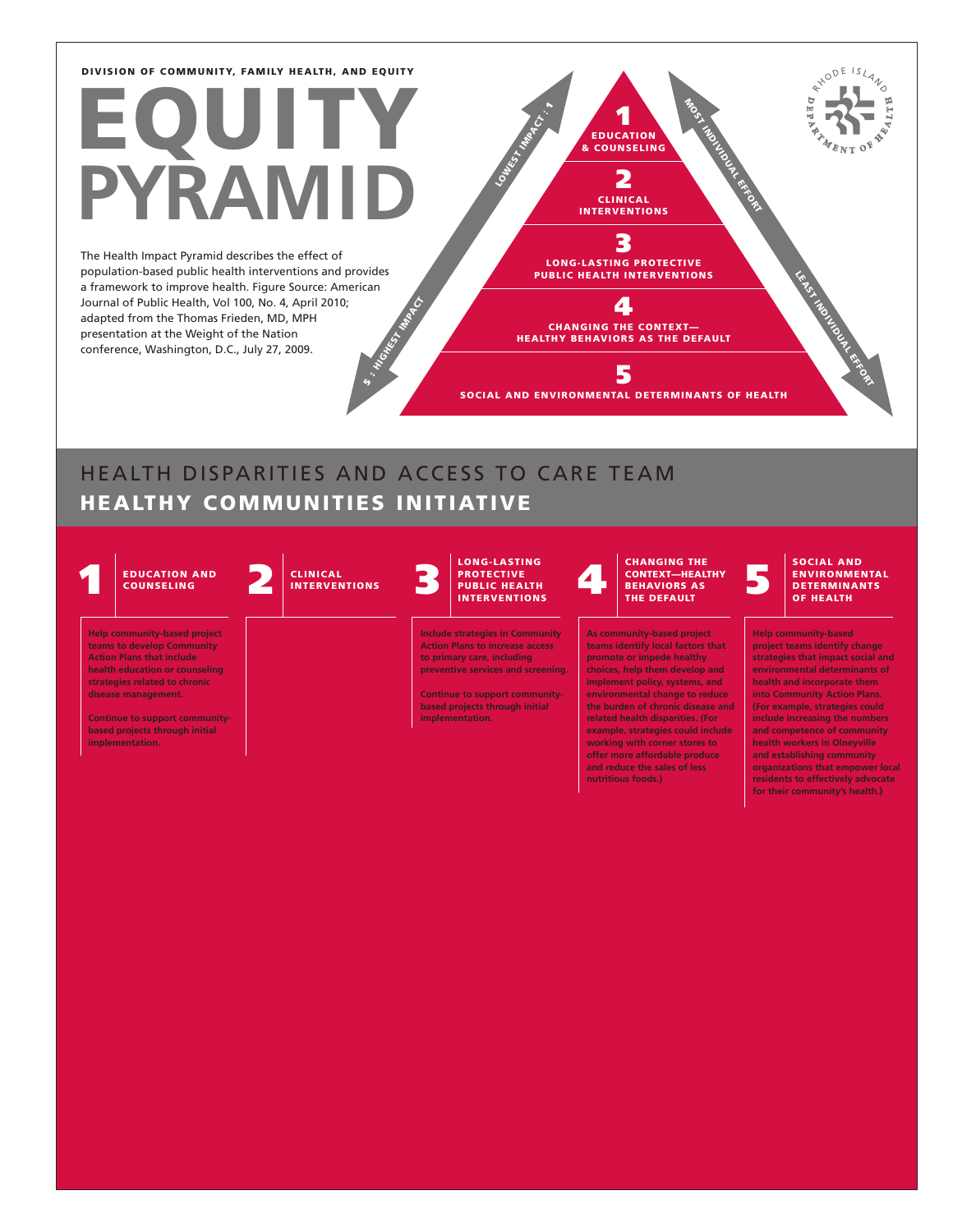# EQUITY **PYRAMID**

**HIGHEST INDIAN** The Health Impact Pyramid describes the effect of population-based public health interventions and provides a framework to improve health. Figure Source: American Journal of Public Health, Vol 100, No. 4, April 2010; adapted from the Thomas Frieden, MD, MPH presentation at the Weight of the Nation conference, Washington, D.C., July 27, 2009.

R<sup>XODE ISLAND</sup>  $\epsilon$ MOST INDIVIDUAL EFFORT LOWEST INFARCT: 1 EDUCATION & COUNSELING 2 CLINICAL INTERVENTIONS 3 LEAST INDIVIDUAL EFFORT LONG-LASTING PROTECTIVE PUBLIC HEALTH INTERVENTIONS 4 CHANGING THE CONTEXT— HEALTHY BEHAVIORS AS THE DEFAULT 5

SOCIAL AND ENVIRONMENTAL DETERMINANTS OF HEALTH

### HEALTHY HOMES AND ENVIRONMENT TEAM INDOOR AIR QUALITY: ASBESTOS AND RADON PROGRAMS

 $\ddot{\bm s}$ 

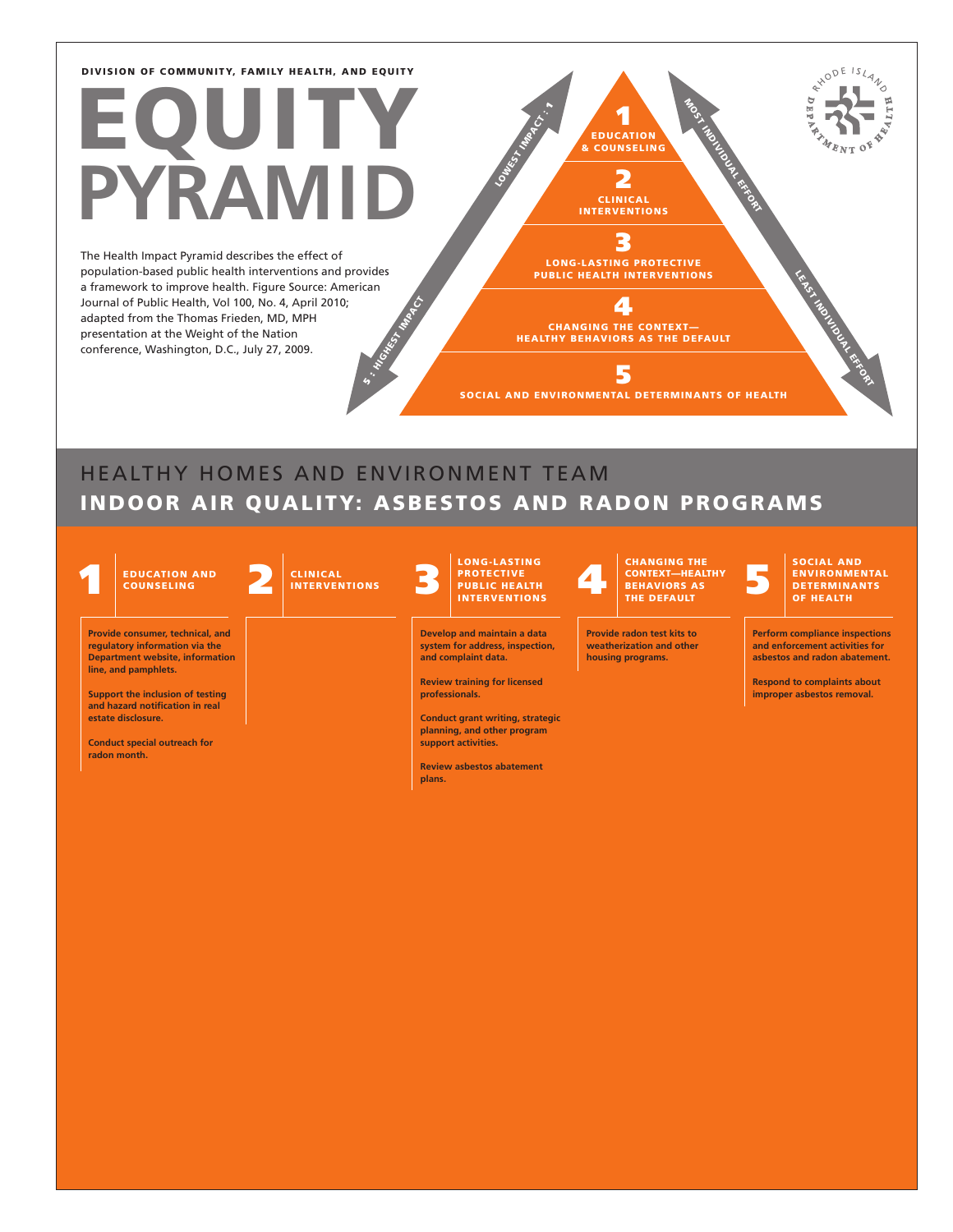# EQUITY **PYRAMID**

HIGHEST INDIA The Health Impact Pyramid describes the effect of population-based public health interventions and provides a framework to improve health. Figure Source: American Journal of Public Health, Vol 100, No. 4, April 2010; adapted from the Thomas Frieden, MD, MPH presentation at the Weight of the Nation conference, Washington, D.C., July 27, 2009.

3 LONG-LASTING PROTECTIVE PUBLIC HEALTH INTERVENTIONS

4

1 EDUCATION & COUNSELING

LOWEST INFARCT.

2 CLINICAL INTERVENTIONS

CHANGING THE CONTEXT— HEALTHY BEHAVIORS AS THE DEFAULT 5

SOCIAL AND ENVIRONMENTAL DETERMINANTS OF HEALTH

### HEALTHY HOMES AND ENVIRONMENT TEAM CHILDHOOD LEAD POISONING PREVENTION PROGRAM

 $\ddot{\bm s}$ 

COUNSELING

**line, and pamphlets.**

**materials.**

**Support the inclusion of testing and hazard notification in real estate disclosure.** 

**Issue alerts for lead-containing** 

CLINICAL INTERVENTIONS

**Provide consumer, technical, and regulatory information via the Department website, information Provide case management for cases of childhood lead poisoning.**

> **Evaluate and promote lead screening.**

LONG-LASTING

**Develop and maintain a data system for medical, address, inspection, and complaint data.**

**Review training for licensed professionals.** 

**Conduct grant writing, strategic planning, and other program support activities.** 

#### 1 2 3 4 5 EDUCATION AND PROTECTIVE PUBLIC HEALTH INTERVENTIONS CHANGING THE CONTEXT—HEALTHY BEHAVIORS AS THE DEFAULT

**Ensure lead-safe housing is part of community development programs.**

**Perform compliance inspections and enforcement activities for lead abatement.**

SOCIAL AND ENVIRONMENTAL<br>DETERMINANTS OF HEALTH

LEAST INDIVIDUAL EFFORT

RHODE ISLAND

i.

**Respond to complaints about improper lead renovations.** 

MOST INDIVIDUAL EFFORT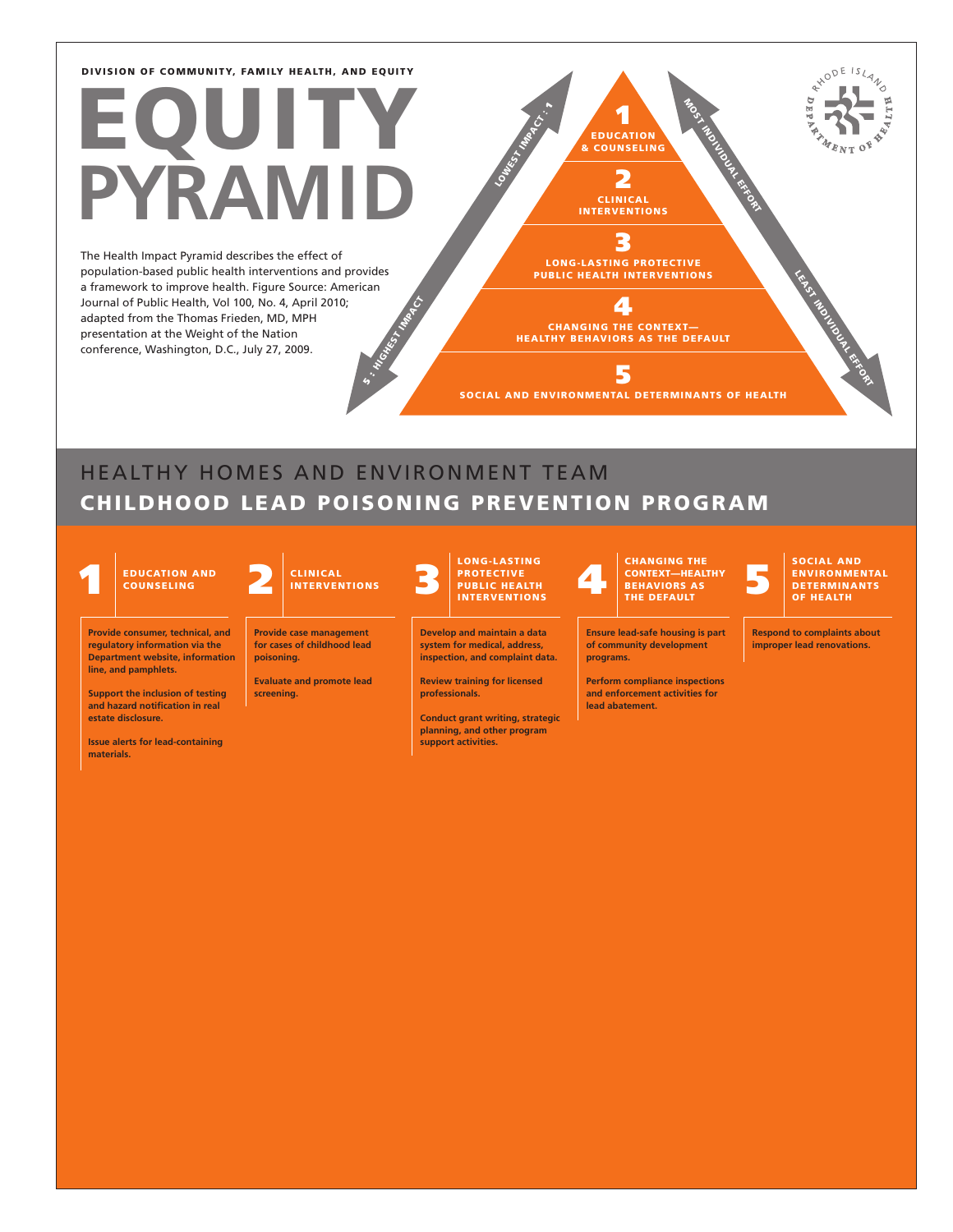# EQUITY **PYRAMID**

**HIGHEST INDIAN** The Health Impact Pyramid describes the effect of population-based public health interventions and provides a framework to improve health. Figure Source: American Journal of Public Health, Vol 100, No. 4, April 2010; adapted from the Thomas Frieden, MD, MPH presentation at the Weight of the Nation conference, Washington, D.C., July 27, 2009.

R<sup>XODE ISLAND</sup> MOST INDIVIDUAL EFFORT LOWEST INVARIANCE 1 EDUCATION & COUNSELING 2 CLINICAL INTERVENTIONS 3 LEAST INDIVIDUAL EFFORT LONG-LASTING PROTECTIVE PUBLIC HEALTH INTERVENTIONS 4 CHANGING THE CONTEXT— HEALTHY BEHAVIORS AS THE DEFAULT 5 SOCIAL AND ENVIRONMENTAL DETERMINANTS OF HEALTH

### HEALTHY HOMES AND ENVIRONMENT TEAM OSHA CONSULTATION AND WORKSITE WELLNESS PROGRAMS



**line, and pamphlets.**

**Provide consumer, technical, and regulatory information via the Department website, information** 

**Conduct targeted outreach to high-hazard industries. Conduct a special teen worker safety day at the Pawtucket Red Sox (PawSox) stadium.**



**Conduct adult blood lead surveillance.**

 $\ddot{\bm s}$  :

#### LONG-LASTING PROTECTIVE<br>PUBLIC HEALTH INTERVENTIONS

**Conduct Consumer Product Safety Inspections for recalled products.** 

**Provide technical assistance for professionals needing a respiratory protection plan.**

**Conduct grant writing, strategic planning, and other program support activities.** 

#### EDUCATION AND CLINICAL PROTECTIVE CONTEXTLEMENT CONTEXTLES AS CONTEXTLEMENT CONTEXTLEMENT CONTEXTLEMENT ON A SECTED OF THE DEFAULTH CHANGING THE THE DEFAULT

**Perform OSHA Consultation visits to Rhode Island small businesses to identify and mitigate hazards.** 

SOCIAL AND ENVIRONMENTAL<br>DETERMINANTS OF HEALTH

**Conduct worksite wellness activities.**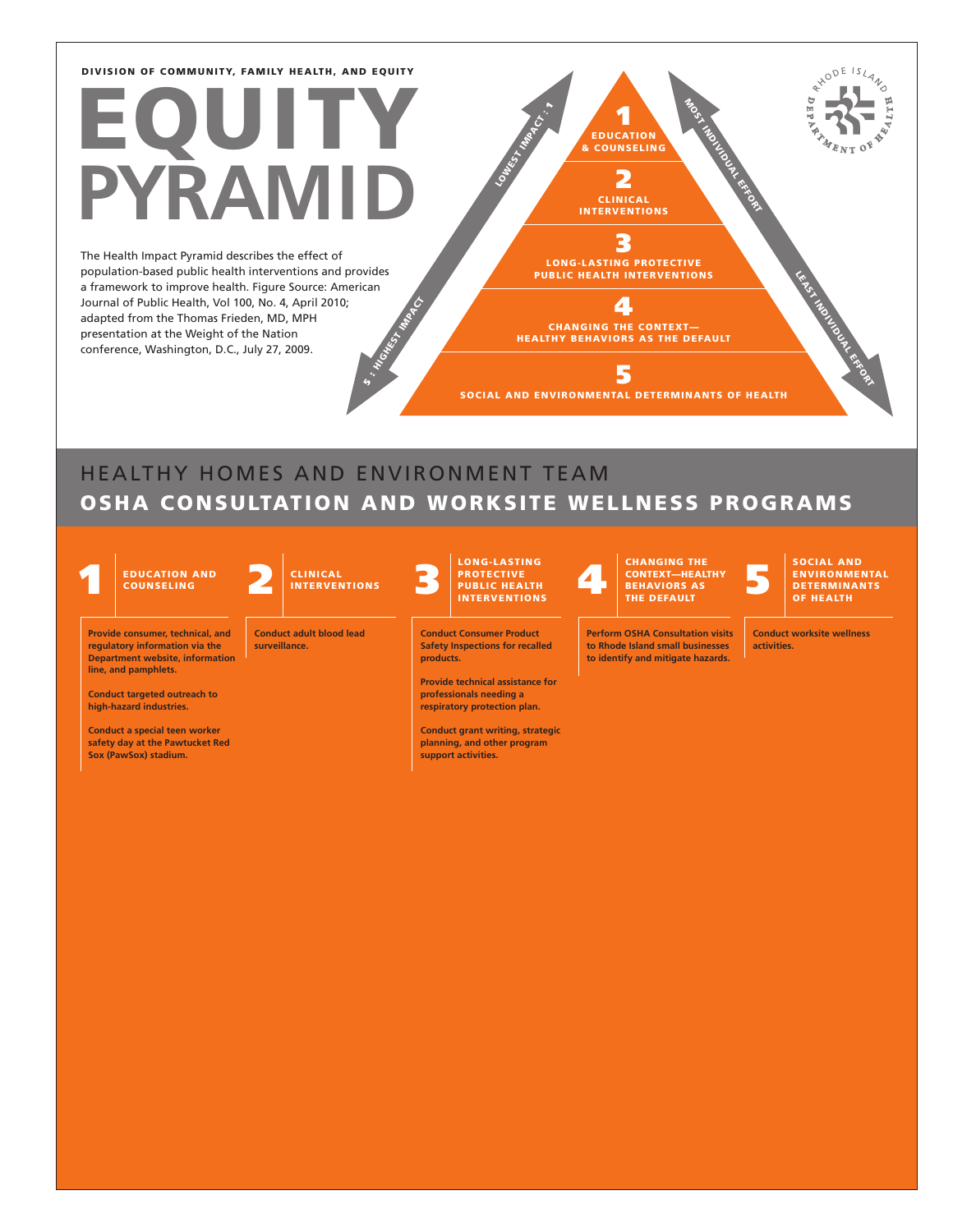# EQUITY **PYRAMID**

HIGHEST INDIA The Health Impact Pyramid describes the effect of population-based public health interventions and provides a framework to improve health. Figure Source: American Journal of Public Health, Vol 100, No. 4, April 2010; adapted from the Thomas Frieden, MD, MPH presentation at the Weight of the Nation conference, Washington, D.C., July 27, 2009.

EDUCATION & COUNSELING 2 CLINICAL INTERVENTIONS 3 LONG-LASTING PROTECTIVE PUBLIC HEALTH INTERVENTIONS 4 CHANGING THE CONTEXT— HEALTHY BEHAVIORS AS THE DEFAULT LOWEST INFARCT. MOST INDIVIDUAL EFFORT LEAST INDIVIDUAL EFFORT

1

SOCIAL AND ENVIRONMENTAL DETERMINANTS OF HEALTH

5

### HEALTHY HOMES AND ENVIRONMENT TEAM HEALTHY HOMES AND OTHER ENVIRONMENTAL PROGRAMS

COUNSELING



**Provide consumer, technical, and regulatory information via the Department website, information line, and pamphlets.**

**Support the inclusion of testing and hazard notification in real estate disclosure.** 

**Issue advisories about air quality, toxic algae, mercury, and other environmental health hazards.**

**Support emergency department requirements for carbon monoxide exposure equipment.**

 $\ddot{\bm s}$ 

**Require carbon monoxide poisoning reporting.**

**Develop indicators of healthy housing that incorporate data on the quality of housing, neighborhoods, and the health of residents.** 

LONG-LASTING

**Provide training for building officials.** 

**Conduct grant writing, strategic planning, and other program support activities.** 

**Maintain the Healthy Housing Collaborative.**

#### 1 2 3 4 5 EDUCATION AND PROTECTIVE PUBLIC HEALTH INTERVENTIONS CHANGING THE CONTEXT—HEALTHY BEHAVIORS AS THE DEFAULT

**Develop a housing locator for lead-safe and smoke-free housing.**

#### SOCIAL AND ENVIRONMENTAL<br>DETERMINANTS OF HEALTH

RYODE ISLAND

**Provide technical assistance for mold remediation.**

**Promote tools for schools and other activities that improve school environments.**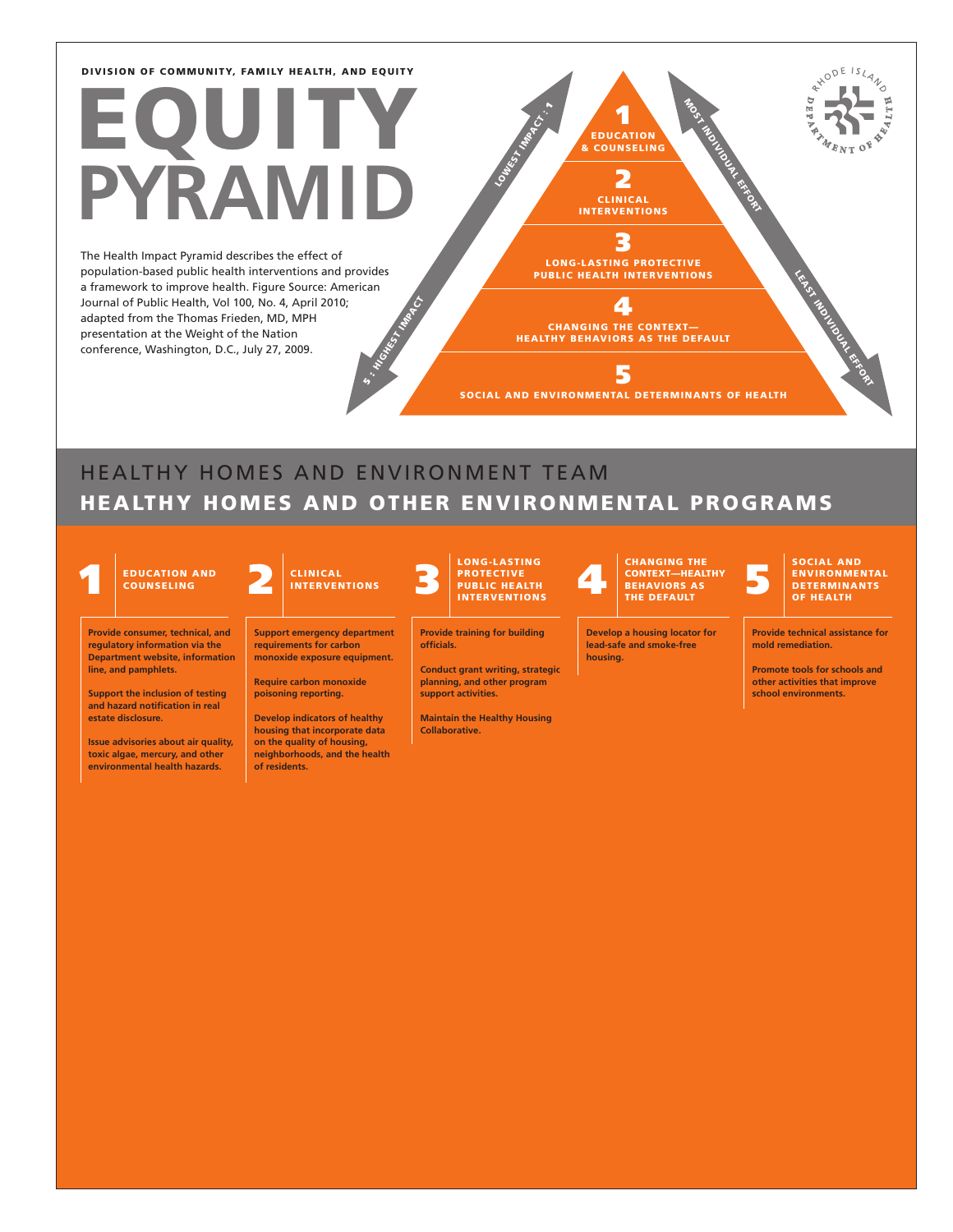# EQUITY **RAM**

**HIGHEST INDIAN** The Health Impact Pyramid describes the effect of population-based public health interventions and provides a framework to improve health. Figure Source: American Journal of Public Health, Vol 100, No. 4, April 2010; adapted from the Thomas Frieden, MD, MPH presentation at the Weight of the Nation conference, Washington, D.C., July 27, 2009.

CLINICAL INTERVENTIONS 3 LONG-LASTING PROTECTIVE 4 MOST INDIVIDUAL EFFORT

CHANGING THE CONTEXT— HEALTHY BEHAVIORS AS THE DEFAULT

5

**1**<br>EDUCATION & COUNSELING

LOWEST INDIA CT.

2

SOCIAL AND ENVIRONMENTAL DETERMINANTS OF HEALTH

## CHRONIC CARE AND DISEASE MANAGEMENT TEAM ASTHMA CONTROL PROGRAM

 $\ddot{\bm s}$  :



**Educate community health center providers on best practices to improve quality of care to asthma patients (RI Chronic Care Collaborative, or RICCC).**

#### CLINICAL INTERVENTIONS

**Implement RICCC asthma best practices (Community health center providers).**

**Establish a web-based referral system, Breathe Easy at Home (BEAH), to refer patients for a home inspection for asthma triggers by the city's housing inspector (city inspectors).**

**Provide outpatient education on disease management to patients (Certified Asthma Educators).**

**Conduct home visits for pediatric asthma patients who enter the emergency department due to asthma (Home Asthma Response Program, or HARP).**

# PROTECTIVE<br>PUBLIC HEALTH<br>INTERVENTIONS

EDUCATION AND CLINICAL BEHAVIORS AS CONTEXT MANGING THE CONTEXT MANGING THE CONTEXT MANGING THE CONTEXT MANGING THE CONTEXT MANGING THE CONTEXT MANGING THE CONTEXT MANGING THE CONTEXT MANGING THE CONTEXT MANGING THE DEFAUL

ENVIRONMENTAL<br>DETERMINANTS<br>OF HEALTH

LEAST INDIVIDUAL EFFORT

R<sup>XODE ISLAND</sup>

 $\epsilon$ 

**Address the environmental health of homes to improve asthma outcomes (RICCC, HARP, BEAH, Healthy Housing Collaborative).**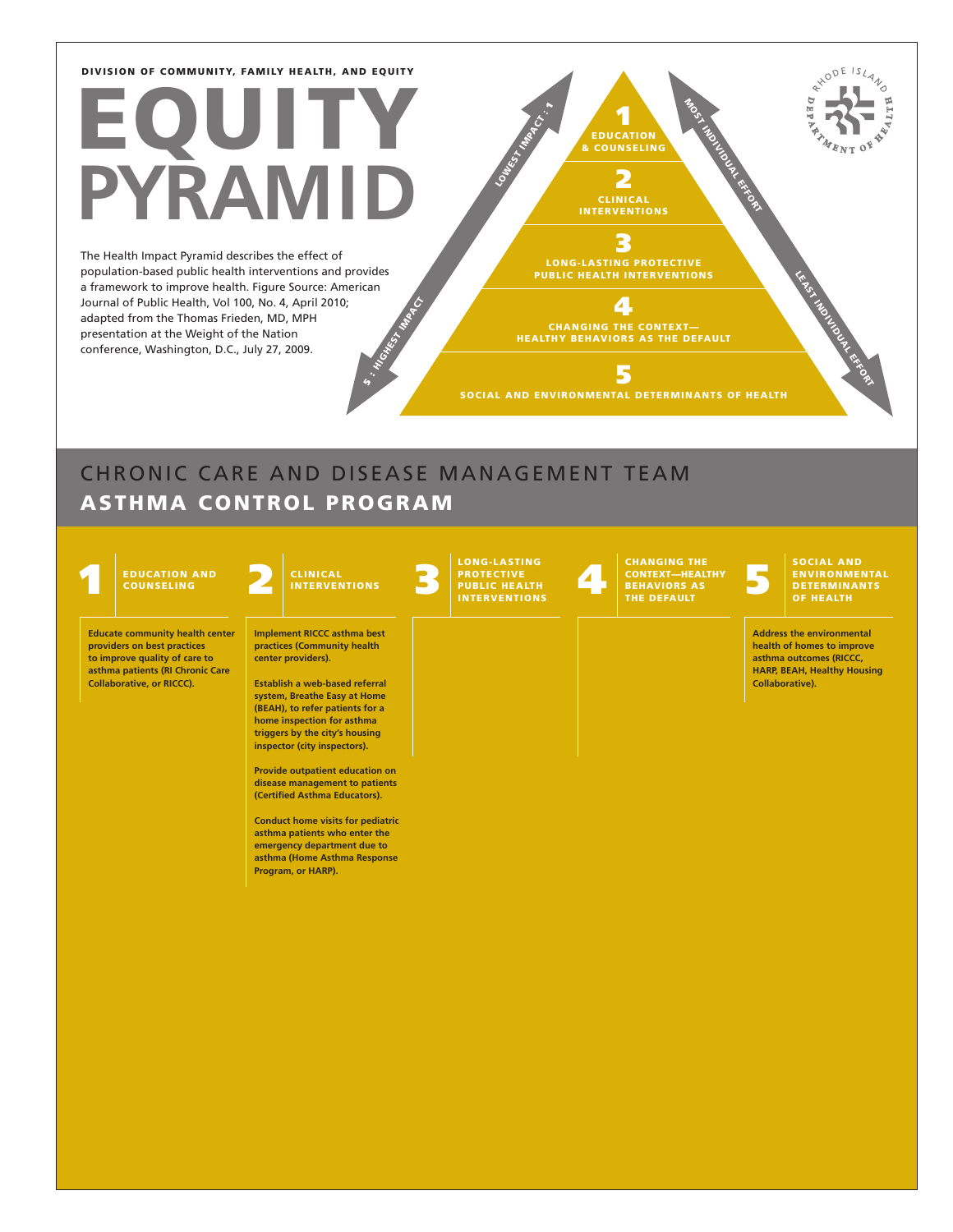# EQUITY **RAM**

**HIGHEST INDIAN** The Health Impact Pyramid describes the effect of population-based public health interventions and provides a framework to improve health. Figure Source: American Journal of Public Health, Vol 100, No. 4, April 2010; adapted from the Thomas Frieden, MD, MPH presentation at the Weight of the Nation conference, Washington, D.C., July 27, 2009.

3 LONG-LASTING PROTECTIVE

4 CHANGING THE CONTEXT— HEALTHY BEHAVIORS AS THE DEFAULT

1 EDUCATION & COUNSELING

LOWEST INFOST

2 CLINICAL INTERVENTIONS MOST INDIVIDUAL EFFORT

5

SOCIAL AND ENVIRONMENTAL DETERMINANTS OF HEALTH

### CHRONIC CARE AND DISEASE MANAGEMENT TEAM COMPREHENSIVE CANCER CONTROL & COLORECTAL SCREENING

COUNSELING

**Educate health professionals** 

**and the general public at local and statewide events about cancer prevention, screening, treatment, survivorship, and palliative care (Partnership to Reduce Cancer in RI).**

**Train colorectal cancer screening patient navigators in community health centers.**

**Train physicians at seven RI Chronic Care Collaborative sites to track, refer, and report on patients for colorectal cancer screening through a registry.**

**Train a dermatology group on screening for early signs of skin cancer and making appropriate referrals.**

#### CLINICAL INTERVENTIONS

 $\ddot{\bm s}$ 

**Help patients overcome barriers in the cancer screening process (Colorectal cancer screening patient navigators in community health centers).**

**Assist cancer committees at all American College of Surgeons certified cancer centers on improving and maintaining National Committee for Quality Assurance status.**

**Provide five free colonoscopies for each community health center site (Screening Colonoscopies for Underserved Persons (SCUP) physicians).**

**Provide skin screenings and referrals for potential skin cancers at events (Partnership to Reduce Cancer in RI).**

**Collaborate with the Oral Health Program on head and neck cancer prevention through a variety of activities (e.g., working with the Rhode Island Dental Hygienists' Association to assure cancer screening at all dental visits; increasing human papillomavirus (HPV) immunization among young adults).**

# EDUCATION AND CLINICAL PROTECTIVE CHANGING THE CONTEXT PROTECTIVE CONTEXT PONDER AS

**Provide HPV vaccinations to underserved young adults, targeting African Americans and Hispanics (Partnership to Reduce Cancer in RI Prevention Workgroup).**

CONTEXT—HEALTHY BEHAVIORS AS THE DEFAULT

**Assure compliance with palliative care beds at hospitals.**

**Support adding HPV immunization to the school immunization record.**

**Collaborate with the Tobacco Control Program on environmental improvements such as smoke-free public housing.**

**Support insurance reimbursement to mass immunizers outside the medical home for college students and disparate adult populations.**

**Support city ordinances to ban the sale of "two-for-" one cigarette package specials.**

**Support adding grades 9–11 to the Vaccinate Before You Graduate Program.**

**Support Culturally and Linguistically Appropriate Services (CLAS) standards training for registration clerks at hospitals.**

### ENVIRONMENTAL<br>DETERMINANTS OF HEALTH

**Encourage cancer survivors to use their personal experiences and cancer literacy skills to engage their communities in cancer prevention and early detection activities, such as smoking prevention and cessation, healthy eating and exercise, and screenings for breast, cervical, colon, prostate, skin, and oral cancers.**

R<sup>XODE ISLAND</sup>

LEAST INDIVIDUAL EFFORT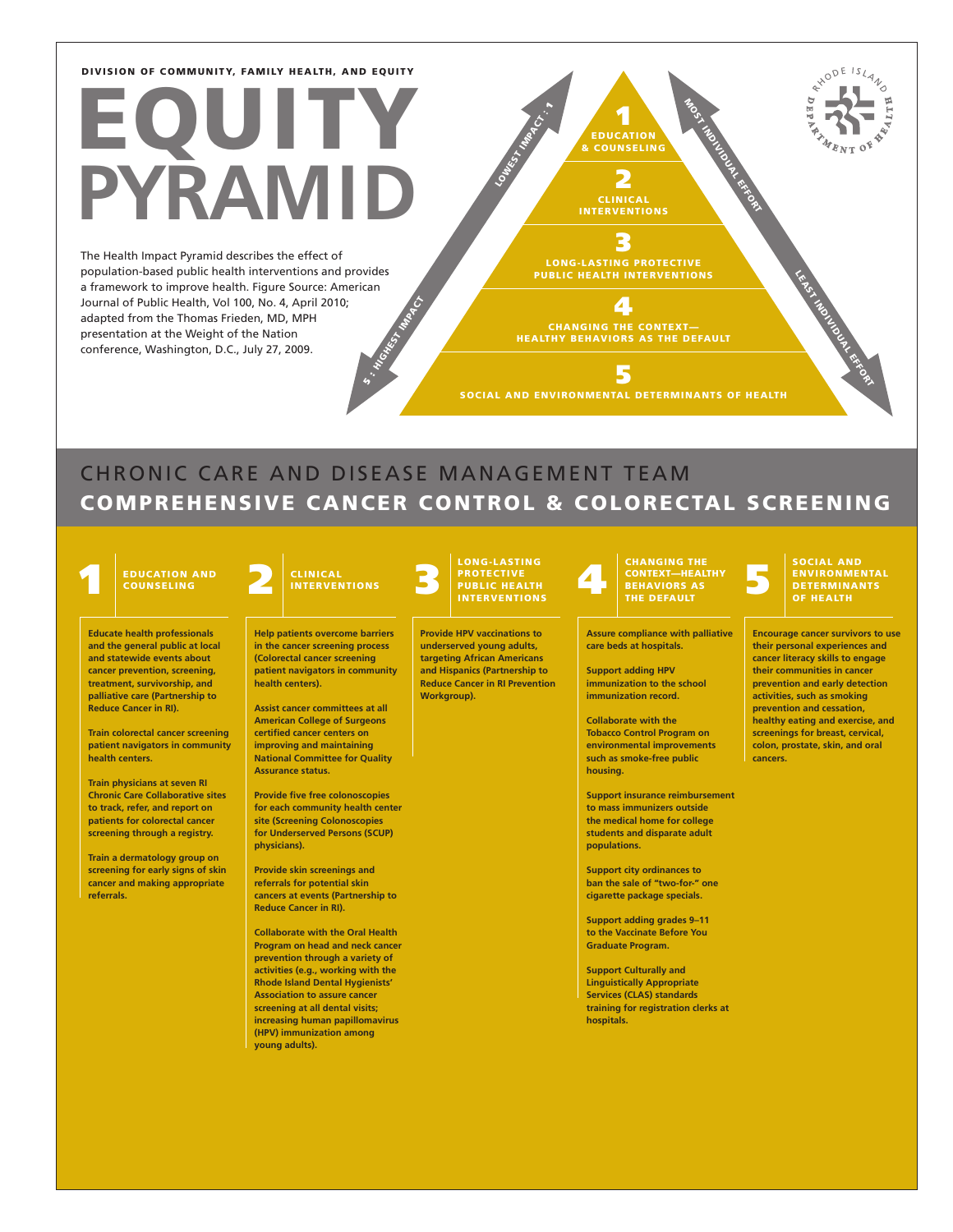# EQUITY **RAM**

HIGHEST INDIA The Health Impact Pyramid describes the effect of population-based public health interventions and provides a framework to improve health. Figure Source: American Journal of Public Health, Vol 100, No. 4, April 2010; adapted from the Thomas Frieden, MD, MPH presentation at the Weight of the Nation conference, Washington, D.C., July 27, 2009.

3 LONG-LASTING PROTECTIVE

 $\blacktriangle$ 

1

LOWEST INFARCT :

2 CLINICAL INTERVENTIONS MOST INDIVIDUAL EFFORT

CHANGING THE CONTEXT— HEALTHY BEHAVIORS AS THE DEFAULT

5

SOCIAL AND ENVIRONMENTAL DETERMINANTS OF HEALTH LEAST INDIVIDUAL EFFORT

### CHRONIC CARE AND DISEASE MANAGEMENT TEAM DIABETES PREVENTION AND CONTROL PROGRAM

 $\ddot{\bm s}$ 

COUNSELING

**Educate community health center providers on best practices to improve quality of care for diabetes patients (RI Chronic Care Collaborative, or RICCC).**

**Train certified diabetes outpatient educators (dietitians, nurses, and pharmacists) on patient education for diabetes disease management.**

**Organize group patient visits that bring a nurse, dietitian, and pharmacist to the healthcare provider's office for a focused diabetes session (TEAMWorks Program).**

**Organize group patient visits that bring a nurse, dietitian, and pharmacist to the healthcare provider's office for a focused diabetes session (TEAMWorks Program).**

**Provide outpatient education on disease management to diabetes patients (Trained dietitians, nurses, and pharmacists).**

**Conduct a demonstration project to promote diabetes screening during pregnancy and program referral for women with gestational diabetes.**

**Use RICCC diabetes best practices (Community health center providers).**

# PROTECTIVE<br>PUBLIC HEALTH<br>INTERVENTIONS

EDUCATION AND CLINICAL BEHAVIORS AS CONTEXT MANGING THE CONTEXT MANGING THE CONTEXT MANGING THE CONTEXT MANGING THE CONTEXT MANGING THE CONTEXT MANGING THE CONTEXT MANGING THE CONTEXT MANGING THE CONTEXT MANGING THE DEFAUL

**Conduct policy activity to promote the sugar-sweetened beverage tax.**

ENVIRONMENTAL<br>DETERMINANTS<br>OF HEALTH

RYODE ISLAND

**Collaborate with Diabetes Council members to improve communities' physical environments.**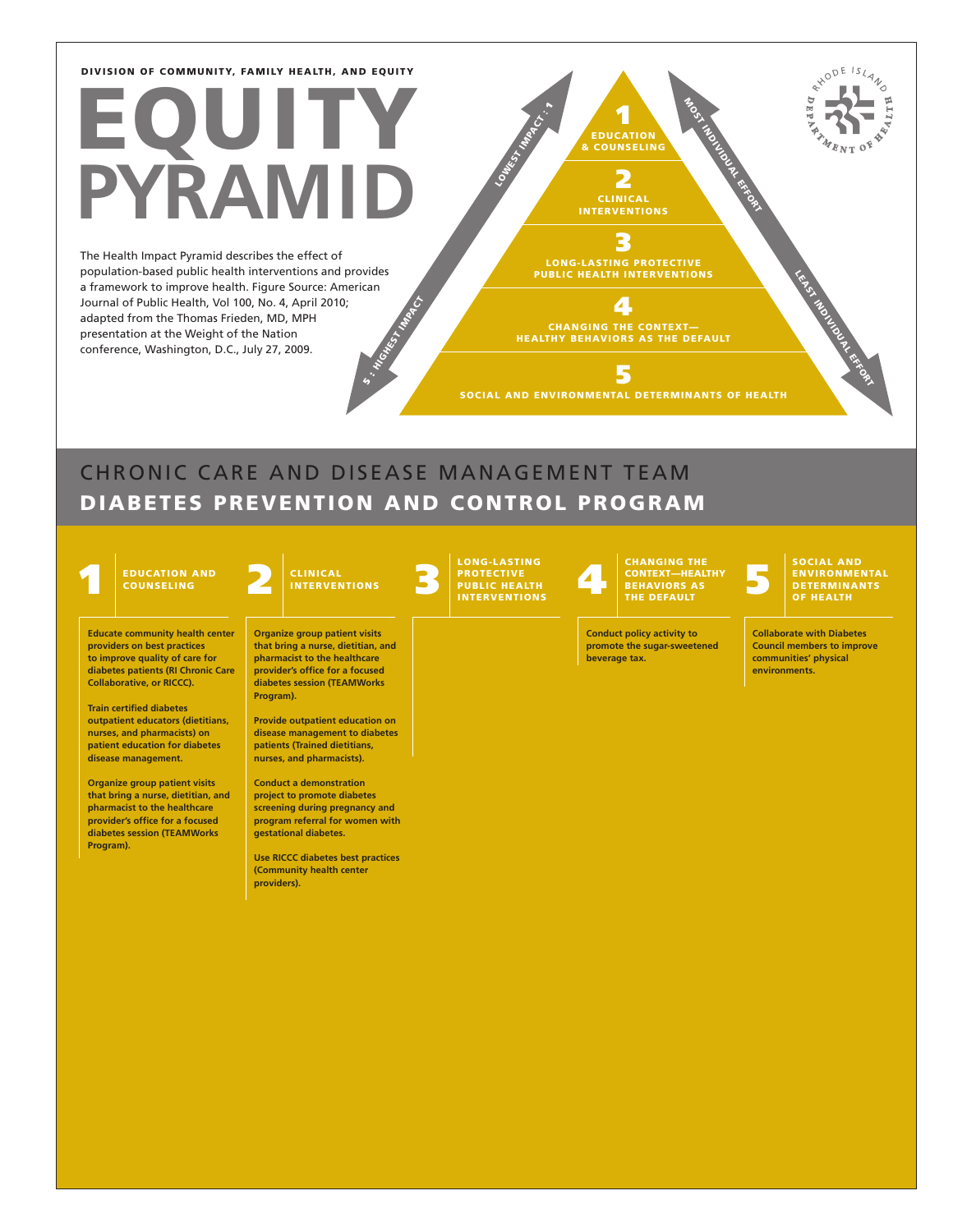# EQUITY **RAM**

**HIGHEST INDIAN** The Health Impact Pyramid describes the effect of population-based public health interventions and provides a framework to improve health. Figure Source: American Journal of Public Health, Vol 100, No. 4, April 2010; adapted from the Thomas Frieden, MD, MPH presentation at the Weight of the Nation conference, Washington, D.C., July 27, 2009.

3 LONG-LASTING PROTECTIVE

1 EDUCATION & COUNSELING

2 CLINICAL INTERVENTIONS MOST INDIVIDUAL EFFORT

 $\blacktriangle$ CHANGING THE CONTEXT— HEALTHY BEHAVIORS AS THE DEFAULT

5

SOCIAL AND ENVIRONMENTAL DETERMINANTS OF HEALTH

### CHRONIC CARE AND DISEASE MANAGEMENT TEAM HEART DISEASE AND STROKE PREVENTION PROGRAM

 $\ddot{\bm s}$  :

COUNSELING

**Educate community health center providers on best practices to improve quality of care for cardiovascular disease (CVD) patients (RI Chronic Care Collaborative, or RICCC).**

**Train certified diabetes outpatient educators (dietitians, nurses, and pharmacists) on patient education for CVD management.**

**Encourage communities to receive a designation as a HeartSafe Community by training a certain number of citizens and/ or law enforcement agencies in CPR or CPR/AED (RI HeartSafe Community Program).**

**Conduct media campaigns (FAST, Go Red/Heart Health Month) and a PSA (Waiting) to educate the public on how to recognize heart attack symptoms and when to call 911.**

**Educate health professionals and the general public on best practices related to heart disease and stroke prevention (Events such as the Annual Summit and RICCC Outcomes Congress; communication channels such as the Department website and Partnership newsletter).**

#### CLINICAL INTERVENTIONS

**Use RICCC CVD best practices (Community health center providers).** 

**Provide outpatient education on disease management to CVD patients (Trained dietitians, nurses, and pharmacists).**

**Establish primary stroke centers in acute care hospitals in RI to ensure the rapid triage, diagnostic evaluation, and treatment of patients suffering an acute stroke (Stroke Prevention and Treatment Act Legislation).**

# LONG-LASTING

LOWEST INFARCT :

EDUCATION AND CLINICAL BERAVIORS ASSESSED FOR CHANGING THE CONTEXT PROTECTIVE CONTEXT PROTECTIVE CONTEXT PROTECTIVE CONTEXT PROTECTIVE CONTEXT PROTECTIVE CONTEXT PROTECTIVE CONTEXT PROTECTIVE CONTEXT PROTECTIVE CONTEXT PRO CONTEXT—HEALTHY BEHAVIORS AS THE DEFAULT

> **Collaborate with the National Salt Reduction Initiative, a partnership led by the New York City Health Department that works with food manufacturers and the restaurant industry to lower the salt levels in commonly-consumed products.**

**Advocate for the Tobacco Control Program's Tobacco Excise Tax Bill and Bill regarding Other Tobacco Products.**

**Collaborate with the Initiative for a Healthy Weight Smart Meal Program, which educates restaurants and the public about healthier food choices.**

**Collaborate with the Initiative for a Healthy Weight to support Menu-Labeling Legislation, which would provide consumers with important information about the caloric content of food they order in restaurants.**

ENVIRONMENTAL<br>DETERMINANTS<br>OF HEALTH

LEAST INDIVIDUAL EFFORT

RYODE ISLAND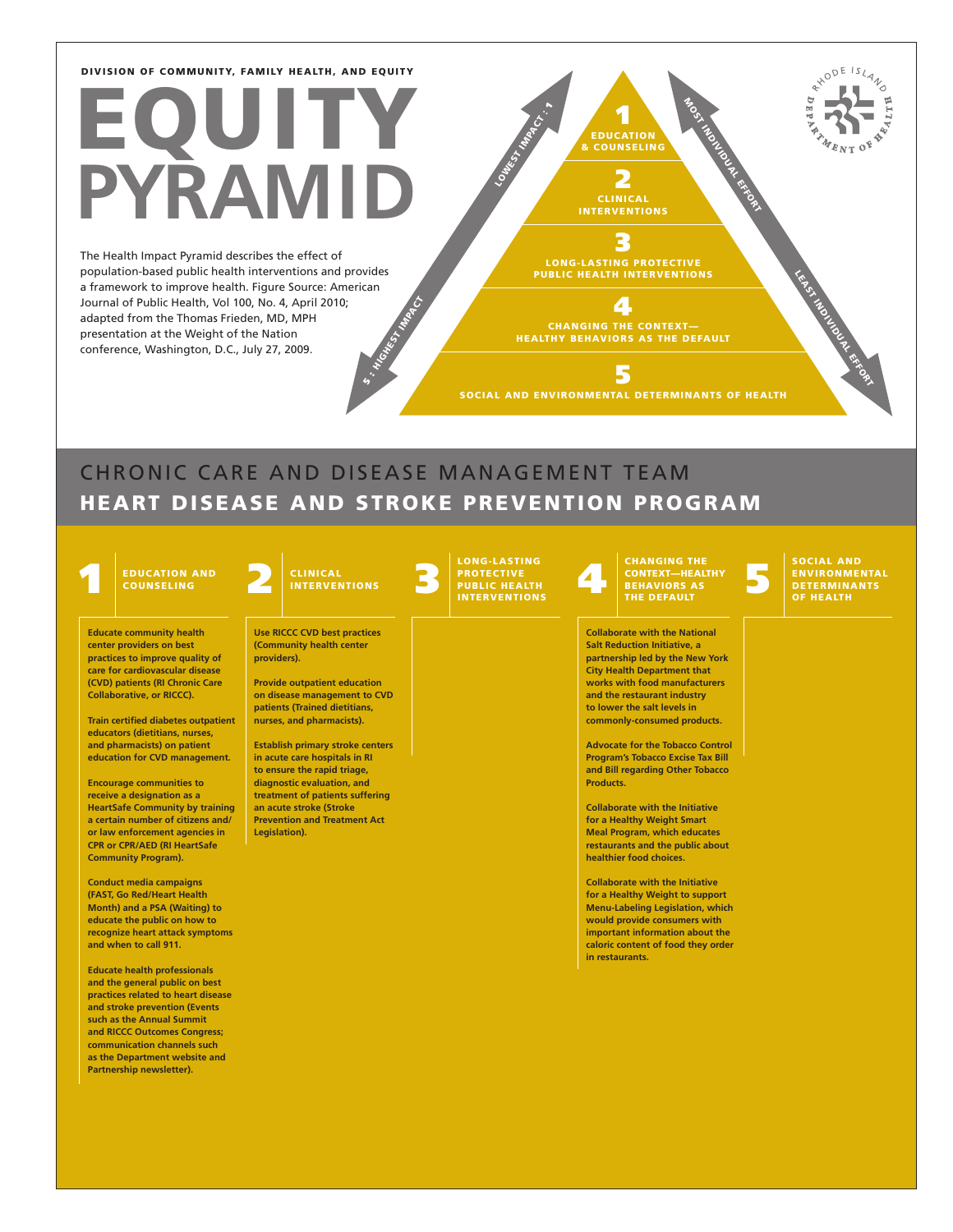# EQUITY **RAM**

**HIGHEST INDIAN** The Health Impact Pyramid describes the effect of population-based public health interventions and provides a framework to improve health. Figure Source: American Journal of Public Health, Vol 100, No. 4, April 2010; adapted from the Thomas Frieden, MD, MPH presentation at the Weight of the Nation conference, Washington, D.C., July 27, 2009.

**1** & COUNSELING 2 CLINICAL INTERVENTIONS 3 LONG-LASTING PROTECTIVE 4 CHANGING THE CONTEXT— HEALTHY BEHAVIORS AS THE DEFAULT LOWEST INFARCT : MOST INDIVIDUAL EFFORT LEAST INDIVIDUAL EFFORT

RYODE ISLAND

 $\sigma$ 

5 SOCIAL AND ENVIRONMENTAL DETERMINANTS OF HEALTH

## CHRONIC CARE AND DISEASE MANAGEMENT TEAM LIVING WELL RHODE ISLAND

 $\ddot{ }$ 

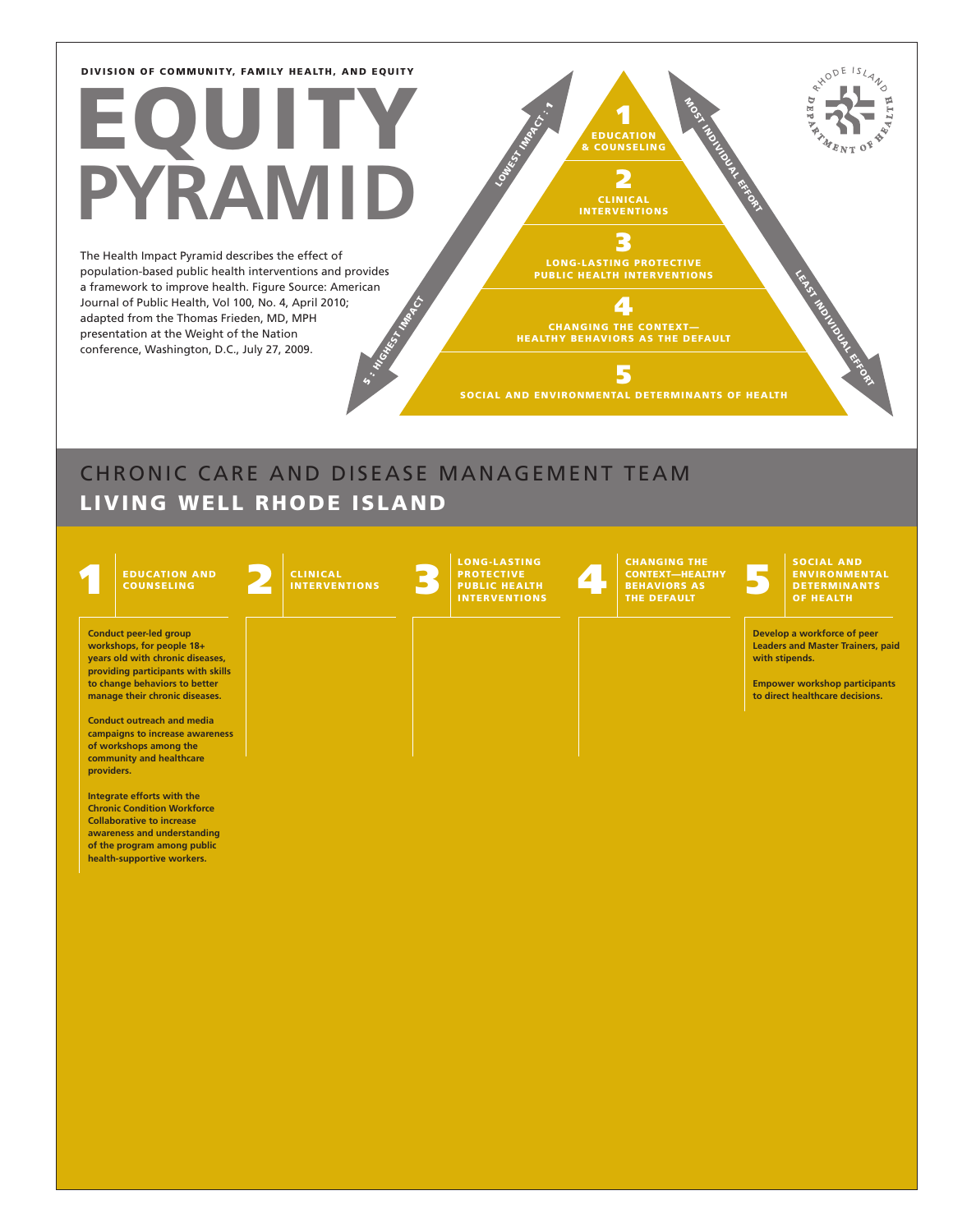# EQU **PYRAMID**

HIGHEST INDIA The Health Impact Pyramid describes the effect of population-based public health interventions and provides a framework to improve health. Figure Source: American Journal of Public Health, Vol 100, No. 4, April 2010; adapted from the Thomas Frieden, MD, MPH presentation at the Weight of the Nation conference, Washington, D.C., July 27, 2009.

3 LONG-LASTING PROTECTIVE

1 EDUCATION & COUNSELING

2 CLINICAL INTERVENTIONS MOST INDIVIDUAL EFFORT

LOWEST INTERNATION

4 CHANGING THE CONTEXT— HEALTHY BEHAVIORS AS THE DEFAULT

5 SOCIAL AND ENVIRONMENTAL DETERMINANTS OF HEALTH

### CHRONIC CARE AND DISEASE MANAGEMENT TEAM WOMEN'S CANCER SCREENING PROGRAM

 $\ddot{\bm s}$ 

COUNSELING

**Partner with community-based agencies to educate all women on the importance of breast and cervical cancer screening.**

**Contract with Women & Infants Hospital to conduct outreach and recruitment with neighborhood workplaces, businesses, places of worship, and community-based organizations.**

**Contract with each Federally-Qualified Health Center to recruit established health center clients, make appointments, and do related work.**

#### CLINICAL INTERVENTIONS

**Encourage clinicians to discuss the importance of breast and cervical cancer screening with clients and to refer uninsured clients to the Women's Cancer Screening Program (WCSP).**

**Refer patients diagnosed with cancer to support services.**

**Help eligible clients enroll in Medicaid.**

**Use patient navigators, social workers, and social agencies to assist clients, as needed.**

**Encourage providers to use electronic health records and other systems to track and refer clients for breast and cervical cancer screening and to followup on abnormal findings.**

LONG-LASTING

**Provide access to breast and cervical cancer screening, diagnosis, and treatment services for eligible clients through provider contracts statewide.**

**Collect and analyze data on screening and diagnostic services to evaluate timeliness and quality of services provided to clients, and address results with providers who do not meet standards of care.**

#### EDUCATION AND CLINICAL BERNOLD BEHAVIORS AS CONSELING THE CONSELING ON BEHAVIORS AS CONSELING THE DEFAULT DUBLIC METALTHY CONTEXT—HEALTHY BEHAVIORS AS THE DEFAULT

**Support the federal Breast and Cervical Cancer Mortality Prevention Act of 1990, which authorizes the Centers for Disease Control and Prevention to provide breast and cervical cancer screening services to underserved women.**

**Support the federal Breast and Cervical Cancer Prevention and Treatment Act of 2000, which allows states to provide medical assistance through Medicaid to eligible women diagnosed with breast or cervical cancer.**

**Support the state Breast Cancer Act 2000, which provides mammography for women age 40-49 through the WCSP, mandates reimbursement for breast screening, covers the cost of prosthetic devices and/or reconstructive surgery incident to mastectomies within 18 months of surgery, and accredits facilities and technologists to perform mammography.**

### ENVIRONMENTAL<br>DETERMINANTS OF HEALTH

LEAST INDIVIDUAL EFFORT

RYODE ISLAND

**Interact on an ongoing basis with traditional and nontraditional partners within schools, neighborhoods, workplaces, businesses, places of worship, government agencies, and healthcare settings.**

**Work with Newport Hospital to ensure the availability and accessibility of expanded mammography services by uninsured, underinsured, and racial/ethnic minority populations and to annually report the amount of free care provided.**

**Work with the Lifespan Minority Outreach Program to promote WCSP services to all uninsured women who visit the emergency room at Miriam Hospital.**

**Coordinate hospital-based screening events that provide free breast screening to lowincome, uninsured clients and link women with primary care providers.**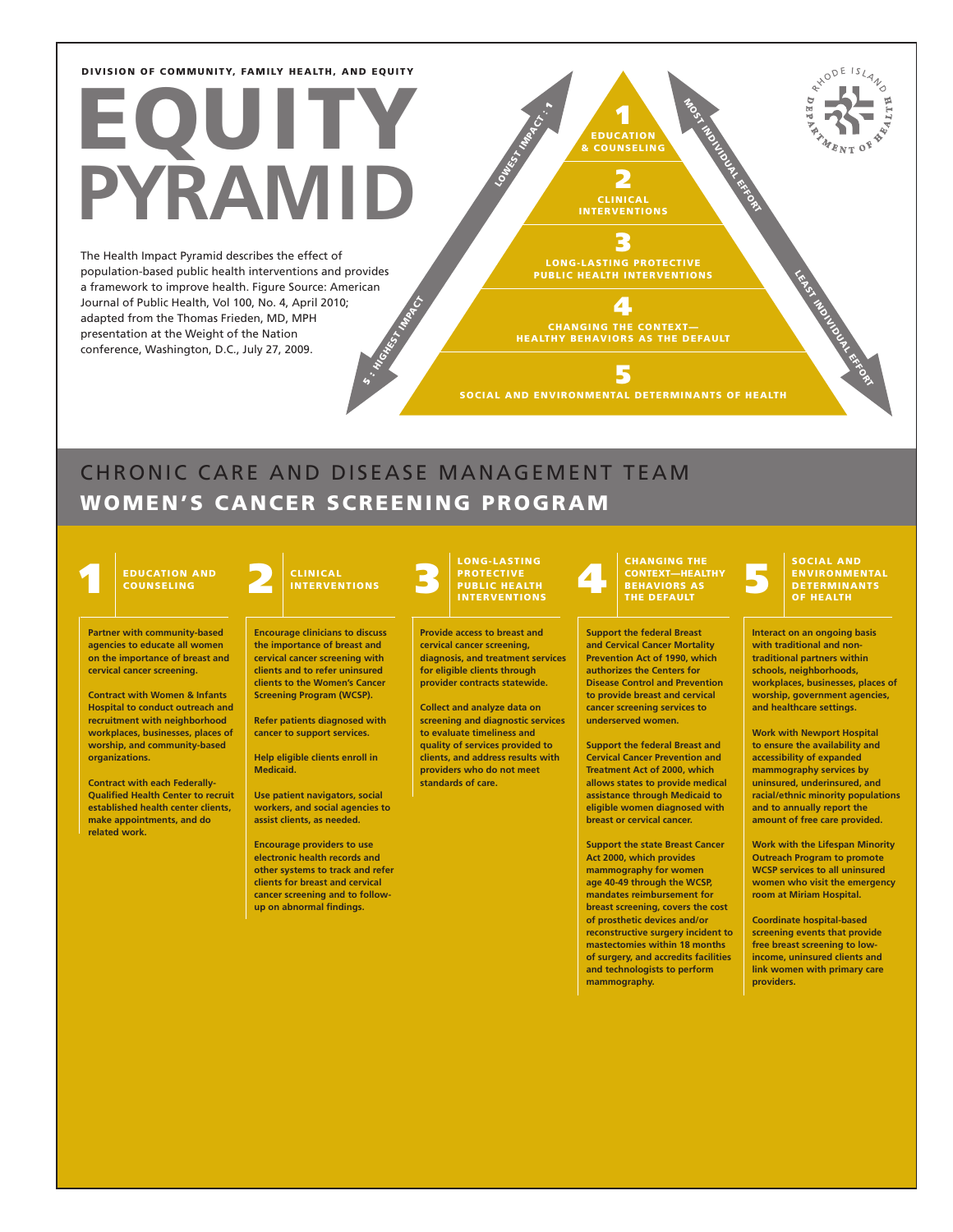# EQUITY **RAM**

HIGHEST INDIA The Health Impact Pyramid describes the effect of population-based public health interventions and provides a framework to improve health. Figure Source: American Journal of Public Health, Vol 100, No. 4, April 2010; adapted from the Thomas Frieden, MD, MPH presentation at the Weight of the Nation conference, Washington, D.C., July 27, 2009.

3 LONG-LASTING PROTECTIVE PUBLIC HEALTH INTERVENTIONS

1 EDUCATION & COUNSELING

LOWEST INFARCT.

2 CLINICAL INTERVENTIONS

4 CHANGING THE CONTEXT— HEALTHY BEHAVIORS AS THE DEFAULT

5 SOCIAL AND ENVIRONMENTAL DETERMINANTS OF HEALTH

### HEALTH PROMOTION AND WELLNESS TEAM THEALTH PROMOTION AND WELLNESS TEAM TOBACCO CONTROL PROGRAM

 $\ddot{\bm s}$ 

**Control Network).**

**(Promote Quitting).**



**Hold community meetings in Newport, Pawtucket, Providence, and North Kingstown (Tobacco** 

**Promote and communicate systematically about cessation coverage for Medicaid recipients** 



**Fund and oversee telephonic counseling services (Promote Quitting).**

**Fund and manage Quitline telephone counseling services (Cessation).**

LONG-LASTING

**Fund free nicotine replacement therapy and counseling to un/ underinsured people statewide (Promote Quitting).**

#### EDUCATION AND CLINICAL BERAVIORS ASSESSED FOR THE DEFAVIORS ASSESSED. THE DEFAULTH CONTEXT HEALTH CONTEXT HE DEFAULTH CHANGING THE CONTEXT—HEALTHY BEHAVIORS AS THE DEFAULT

**Institutionalize QuitWorks cessation services in healthcare facilities (Cessation).**

**Conduct policy activity to inform the streamlined implementation of Medicaid cessation services (Cessation).**

**Conduct policy activity to inform laws and regulations governing the sale and promotion of emerging tobacco products (Community Initiatives).**

**Conduct policy activity to promote taxation parity between cigarette and other tobacco products (Prevent Youth Initiation).**

**Conduct policy activity to require cessation coverage benefits from all health insurers (Promote Quitting).**

**Conduct policy activity to ban sales of flavored other tobacco products in Providence (American Recovery and Reinvestment Act (ARRA) Providence).**

**Conduct policy activity to maintain high cigarette tax rate (Eliminate Second-Hand Smoke).**

**Conduct policy activity to pass smoke-free policies in public housing (Eliminate Second-Hand Smoke).**

**Conduct policy activity to maintain indoor smoke-free policy (Eliminate Second-Hand Smoke).**

#### SOCIAL AND ENVIRONMENTAL<br>DETERMINANTS OF HEALTH

LEAST INDIVIDUAL EFFORT

**Engage community partners in civic support of funding of the Tobacco Control Program and policies to limit industry targeting of youth (Prevent Youth Initiation).**

 $\sigma$  $\gamma_{\ell_{N{\rm T}}}$ 

R<sup>XODE ISLAND</sup>

тø

MOST INDIVIDUAL EFFORT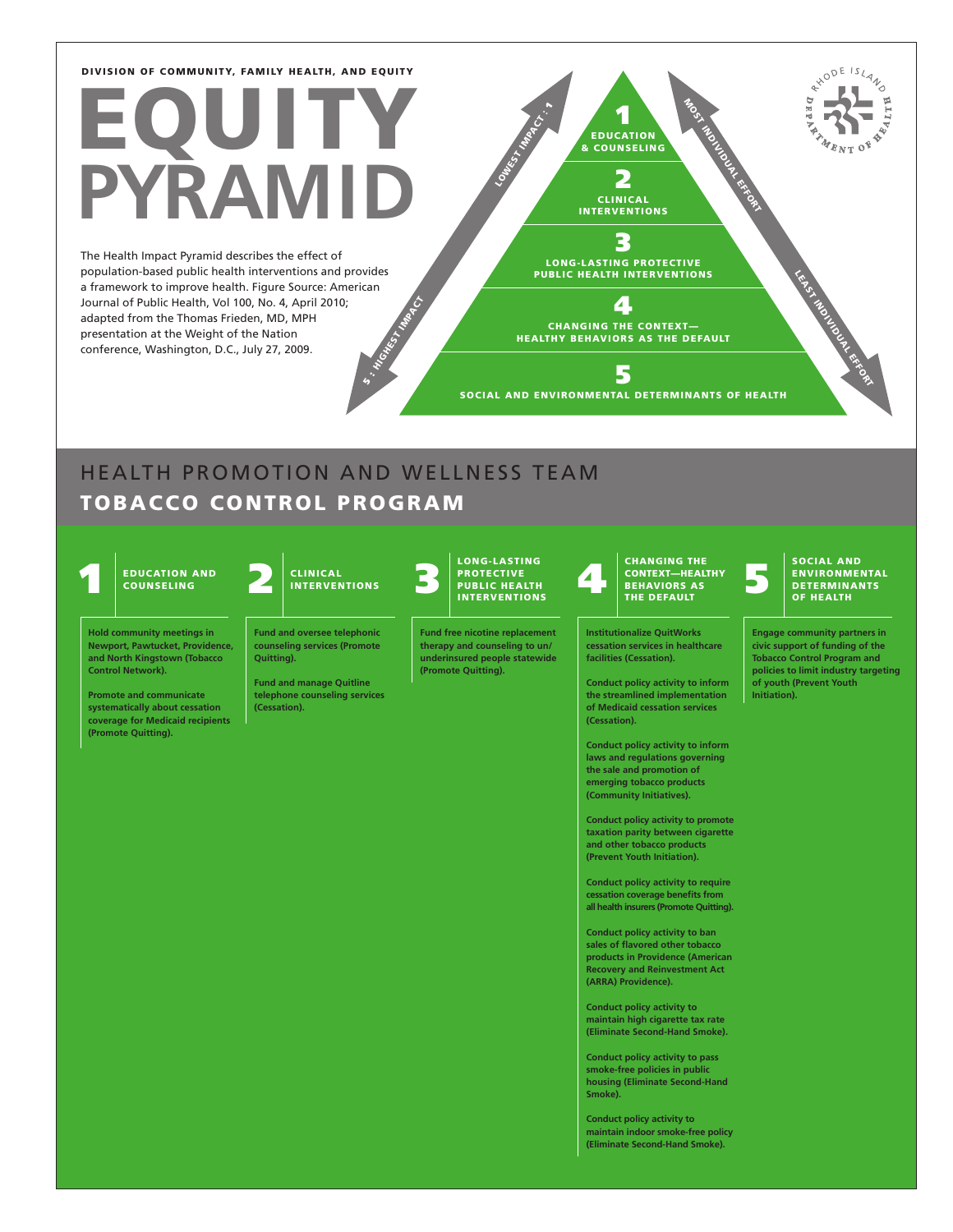# EQUITY **RAM**

**HIGHEST INDIAN** The Health Impact Pyramid describes the effect of population-based public health interventions and provides a framework to improve health. Figure Source: American Journal of Public Health, Vol 100, No. 4, April 2010; adapted from the Thomas Frieden, MD, MPH presentation at the Weight of the Nation conference, Washington, D.C., July 27, 2009.

3 LONG-LASTING PROTECTIVE PUBLIC HEALTH INTERVENTIONS

4 CHANGING THE CONTEXT— HEALTHY BEHAVIORS AS THE DEFAULT

5 SOCIAL AND ENVIRONMENTAL DETERMINANTS OF HEALTH

1 EDUCATION & COUNSELING

LOWEST INFOST

2 CLINICAL INTERVENTIONS MOST INDIVIDUAL EFFORT

HEALTH PROMOTION AND WELLNESS TEAM THEALTH PROMOTION AND WELLNESS TEAM SAFE RHODE ISLAND—VIOLENCE AND INJURY PREVENTION

COUNSELING

**Provide training and technical assistance for support staff who work with older adults (Elder Falls).**

**Implement the Your Voice, Your View Program, which provides workshops and brings high school students together to create anti-sexual violence PSAs (Sexual Violence).**

**Air the winning Your Voice, Your View prevention PSA on local cable stations (Sexual Violence).**

**Conduct a means (guns) restriction media campaign (Youth Suicide).**

**Train school and communitybased organization staff in Question/Persuade/Refer (QPR) gatekeeper training (Youth Suicide).**

**Train high school-aged youth in signs of suicide (SOS) gatekeeper training and screening (Youth Suicide).**

#### CLINICAL **INTERVENTIONS**

**Increase screening with providers who work with older adults (Elder Falls).**

 $\ddot{ }$ 

**Implement an internet-based Interactive Screening Program at local colleges and universities (Youth Suicide).**

EDUCATION AND CLINICAL PROTECTIVE CONTEXTLANGING IHE CONTEXTLANGING INCONTEXTLANGING INCONTEXTLANGING INCONTEXTLANGING INCONTEXTLANGING INCONTEXTLANGING INCONTEXTLANGING INCONTEXTLANGING INCONTEXTLANGING INCONTEXTLANGING I LONG-LASTING PROTECTIVE<br>PUBLIC HEALTH INTERVENTIONS

CHANGING THE CONTEXT—HEALTHY BEHAVIORS AS THE DEFAULT

**Conduct policy activity to influence the passage of a primary seat belt law (Motor Vehicle Injury and Death).**

SOCIAL AND<br>ENVIRONMENTAL<br>DETERMINANTS OF HEALTH

LEAST INDIVIDUAL EFFORT

RYODE ISLAND

 $\gamma_{\ell_{N{\rm T}}}$ 

 $\circ$ 

TE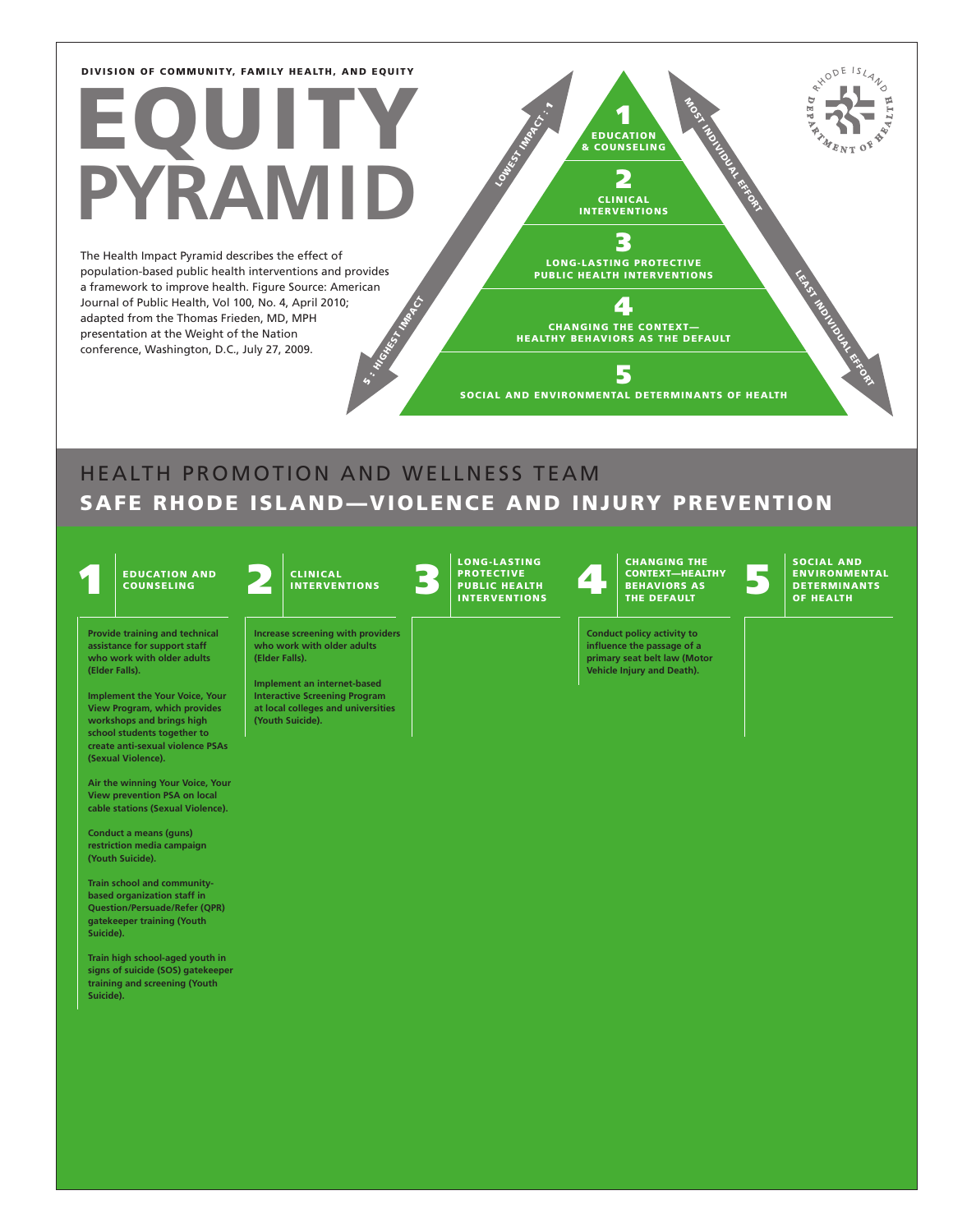# EQUITY **RAM**

HIGHEST INDIA The Health Impact Pyramid describes the effect of population-based public health interventions and provides a framework to improve health. Figure Source: American Journal of Public Health, Vol 100, No. 4, April 2010; adapted from the Thomas Frieden, MD, MPH presentation at the Weight of the Nation conference, Washington, D.C., July 27, 2009.

3 LONG-LASTING PROTECTIVE PUBLIC HEALTH INTERVENTIONS

4

1 EDUCATION & COUNSELING

LOWEST INFARCT.

2 CLINICAL **INTERVENTIONS**  MOST INDIVIDUAL EFFORT

LEAST INDIVIDUAL EFFORT

RHODE ISLAND

 $\gamma_{\ell_{N{\rm T}}}$ 

 $\sigma$ 

E

CHANGING THE CONTEXT— HEALTHY BEHAVIORS AS THE DEFAULT 5

SOCIAL AND ENVIRONMENTAL DETERMINANTS OF HEALTH

### HEALTH PROMOTION AND WELLNESS TEAM THEALTH PROMOTION AND WELLNESS TEAM INITIATIVE FOR A HEALTHY WEIGHT

 $\ddot{\bm s}$ 

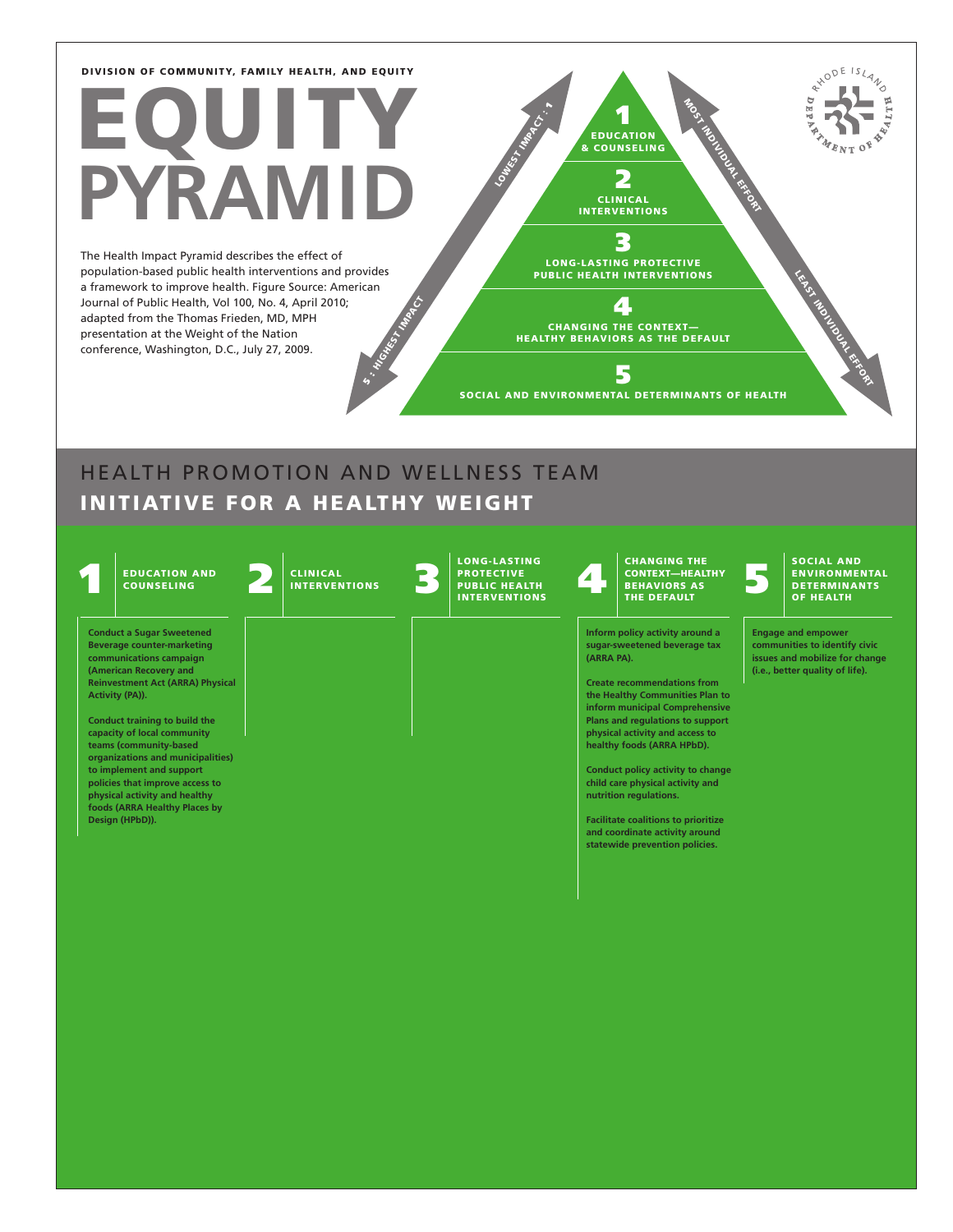# EQUITY **RAM**

**HIGHEST INDIAN** The Health Impact Pyramid describes the effect of population-based public health interventions and provides a framework to improve health. Figure Source: American Journal of Public Health, Vol 100, No. 4, April 2010; adapted from the Thomas Frieden, MD, MPH presentation at the Weight of the Nation conference, Washington, D.C., July 27, 2009.

1 EDUCATION & COUNSELING 2 CLINICAL INTERVENTIONS 3 LONG-LASTING PROTECTIVE PUBLIC HEALTH INTERVENTIONS 4 CHANGING THE CONTEXT— HEALTHY BEHAVIORS AS THE DEFAULT LOWEST INFOST MOST INDIVIDUAL EFFORT LEAST INDIVIDUAL EFFORT

5 SOCIAL AND ENVIRONMENTAL DETERMINANTS OF HEALTH

PERINATAL AND EARLY CHILDHOOD HEALTH TEAM

 $\ddot{ }$ 

### ADOLESCENT HEALTH PROGRAM

COUNSELING

**Provide teen pregnancy prevention programs.**

**homes in Pawtucket and Woonsocket schools.**



LONG-LASTING PROTECTIVE<br>PUBLIC HEALTH INTERVENTIONS

**Conduct quality improvement site visits.**

#### 1 2 3 4 5 EDUCATION AND CONTEXT—HEALTHY BEHAVIORS AS CHANGING THE THE DEFAULT

**Partner with local leaders and apply for Community Access to Child Health (CATCH) grants to support adolescent medical homes.**

#### SOCIAL AND ENVIRONMENTAL DETERMINANTS OF HEALTH

RYODE ISLAND

 $\sigma$ 

 $\frac{1}{2}$ 

**Develop community-level systems to support adolescents.**

**Develop and promote a mental health toolkit.**

**Develop systems to support access to care.**

**Develop full-service community schools.**



**Support adolescent medical**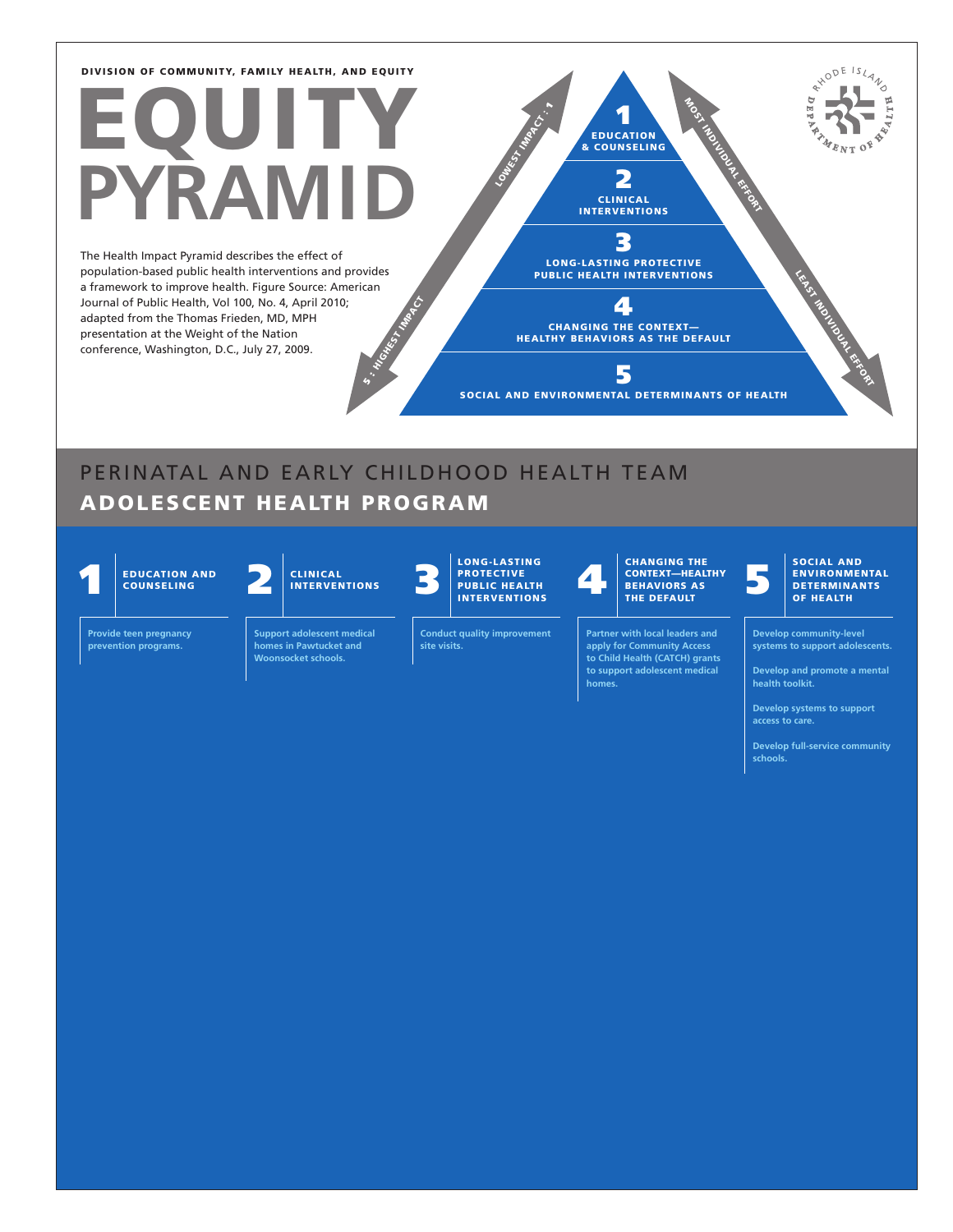# EQUITY **RAM**

**HIGHEST INDIAN** The Health Impact Pyramid describes the effect of population-based public health interventions and provides a framework to improve health. Figure Source: American Journal of Public Health, Vol 100, No. 4, April 2010; adapted from the Thomas Frieden, MD, MPH presentation at the Weight of the Nation conference, Washington, D.C., July 27, 2009.

CLINICAL INTERVENTIONS 3 LONG-LASTING PROTECTIVE PUBLIC HEALTH INTERVENTIONS 4 LOWEST INFARCT : MOST INDIVIDUAL EFFORT

1 EDUCATION & COUNSELING

2

CHANGING THE CONTEXT— HEALTHY BEHAVIORS AS THE DEFAULT

5

SOCIAL AND ENVIRONMENTAL DETERMINANTS OF HEALTH

### PERINATAL AND EARLY CHILDHOOD HEALTH TEAM WOMEN, INFANTS, AND CHILDREN (WIC) PROGRAM

 $\ddot{ }$ 

**Clinics).**

**rounds.**

**and markets.**



**Provide client-centered counseling focusing on obesity and physical activity (Local WIC** 

**Conduct breastfeeding grand** 

**Educate and train retail stores. Educate and train local farmers** 

**COUNSELING** 



**Provide breastfeeding peer** 

**Monitor WIC stores.**

**counseling by trained members of the community.**

**Review training provider courses.**



**Conduct quality improvement** 

**site visits.**

EDUCATION AND CLINICAL PROTECTIVE CONTEXTLANGING THE CONTEXTLANGING THE CONTEXTLANGING THE CONTEXTLANGING THE CONTEXTLANGING THE CONTEXTLANGING THE CONTEXTLANGING THE CONTEXTLANGING THE CONTEXTLANGING THE CONTEXTLANGING TH CHANGING THE CONTEXT—HEALTHY BEHAVIORS AS THE DEFAULT

> **Support laws requiring workplace support for breastfeeding.**

**Promote the baby-friendly hospital initiative.**

**Collaborate with Johnson & Wales University and local farmers to offer Veggin' Out cooking demonstrations at summer farmers' markets.**

**Implement WIC package changes that include low-fat milk and more fruits, vegetables, and whole grains.**

**Allow WIC participants to buy foods using Electronic Benefits Transfer.**

#### SOCIAL AND ENVIRONMENTAL DETERMINANTS OF HEALTH

LEAST INDIVIDUAL EFFORT

RYODE ISLAND

 $\sigma$ 

 $\overline{\mu}$ 

**Develop systems to support access to care.**

**Place breastfeeding peer counselors in WIC agencies.**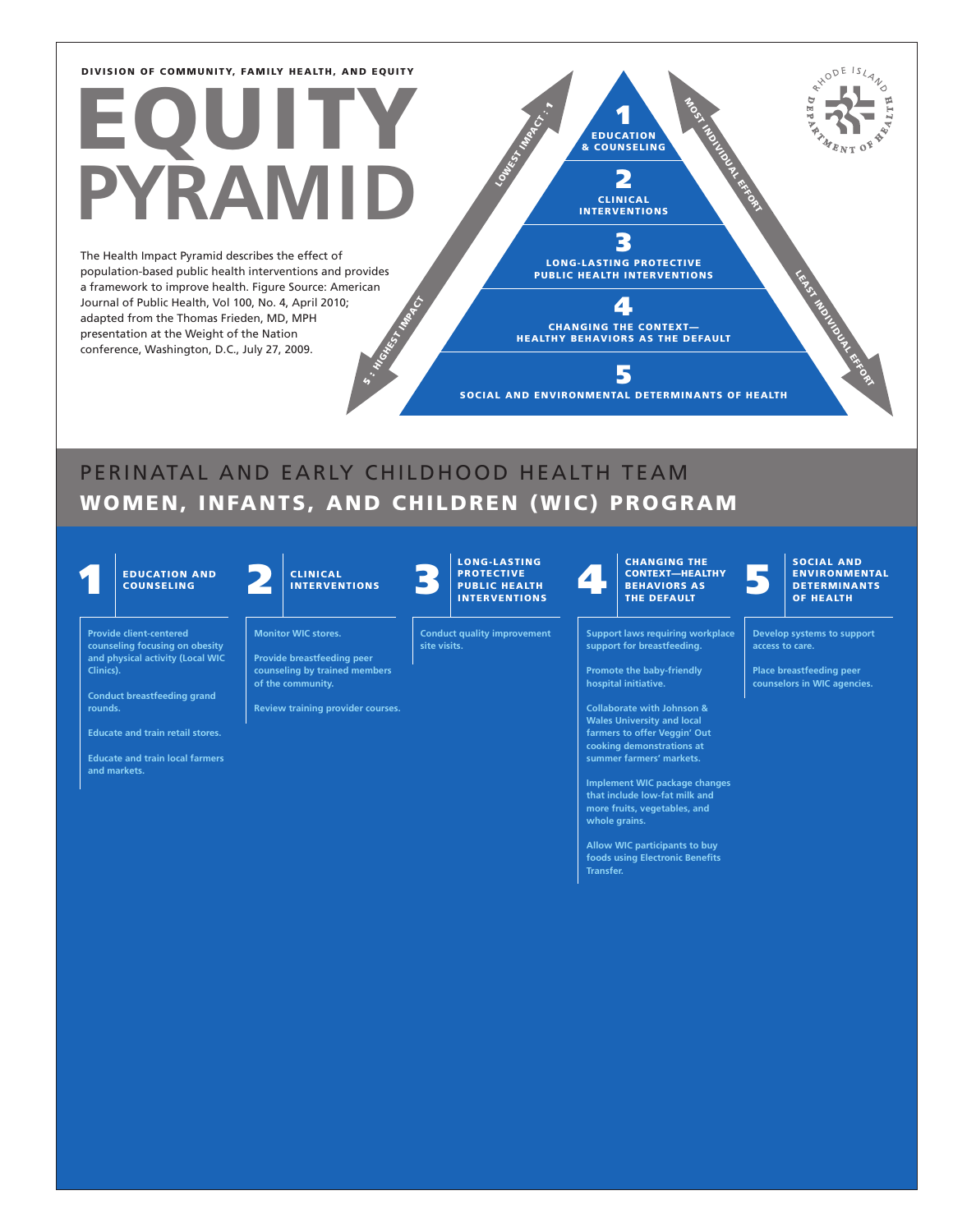# EQUITY **RAM**

**HIGHEST INDIAN** The Health Impact Pyramid describes the effect of population-based public health interventions and provides a framework to improve health. Figure Source: American Journal of Public Health, Vol 100, No. 4, April 2010; adapted from the Thomas Frieden, MD, MPH presentation at the Weight of the Nation conference, Washington, D.C., July 27, 2009.

3 LONG-LASTING PROTECTIVE PUBLIC HEALTH INTERVENTIONS

4

1 EDUCATION & COUNSELING

LOWEST INFARCT :

2 CLINICAL INTERVENTIONS MOST INDIVIDUAL EFFORT

CHANGING THE CONTEXT— HEALTHY BEHAVIORS AS THE DEFAULT 5

SOCIAL AND ENVIRONMENTAL DETERMINANTS OF HEALTH

### PERINATAL AND EARLY CHILDHOOD HEALTH TEAM EARLY CHILDHOOD DEVELOPMENTAL SCREENING AND FOLLOW-UP

**COUNSELING** 

**Support child care providers by offering mental health** 

**services (Child Care Support** 

**Place mental health clinicians in primary care practices and child care centers to address the needs of children birth to 8 years old** 

**Network).**

**(RI Launch).**



**consultation, health consultation, and developmental screening Increase developmental providers.**

INTERVENTIONS

 $\ddot{\bm s}$  :

**screening and referral services with healthcare and childcare** 

#### PROTECTIVE<br>PUBLIC HEALTH INTERVENTIONS

**Conduct quality improvement site visits.**

LONG-LASTING

**Provide training and technical assistance to child care providers and healthcare providers on developmental screening and related topics (Watch Me Grow RI).**

**Develop and implement a developmental screening module within KIDSNET.**

EDUCATION AND CLINICAL PROTECTIVE CONTECTIVE CONTECTIVE CONTECTIVE CONTECTIVE CONTECTIVE CONTECTIVE CONTECTIVE CONTECTIVE PROTECTIVE PROTECTIVE PROTECTIVE PROTECTIVE PROTECTIVE PROTECTIVE PROTECTIVE PROTECTIVE PROTECTIVE P CHANGING THE CONTEXT—HEALTHY BEHAVIORS AS THE DEFAULT

#### SOCIAL AND ENVIRONMENTAL **DETERMINANTS** OF HEALTH

LEAST INDIVIDUAL EFFORT

RYODE ISLAND

 $\sigma$ 

rø

**Use Rhode Island's Early Childhood Systems Plan to ensure that all young children reach their full potential through a system of services that promotes healthy socialemotional development, quality early care and education, coordinated medical homes, and effective parent education and family support services (Successful Start).**

**Work with the Successful Start Steering Committee to identify and solve barriers within the system of early childhood services (RI Launch).**

**Develop systems to support access to care.**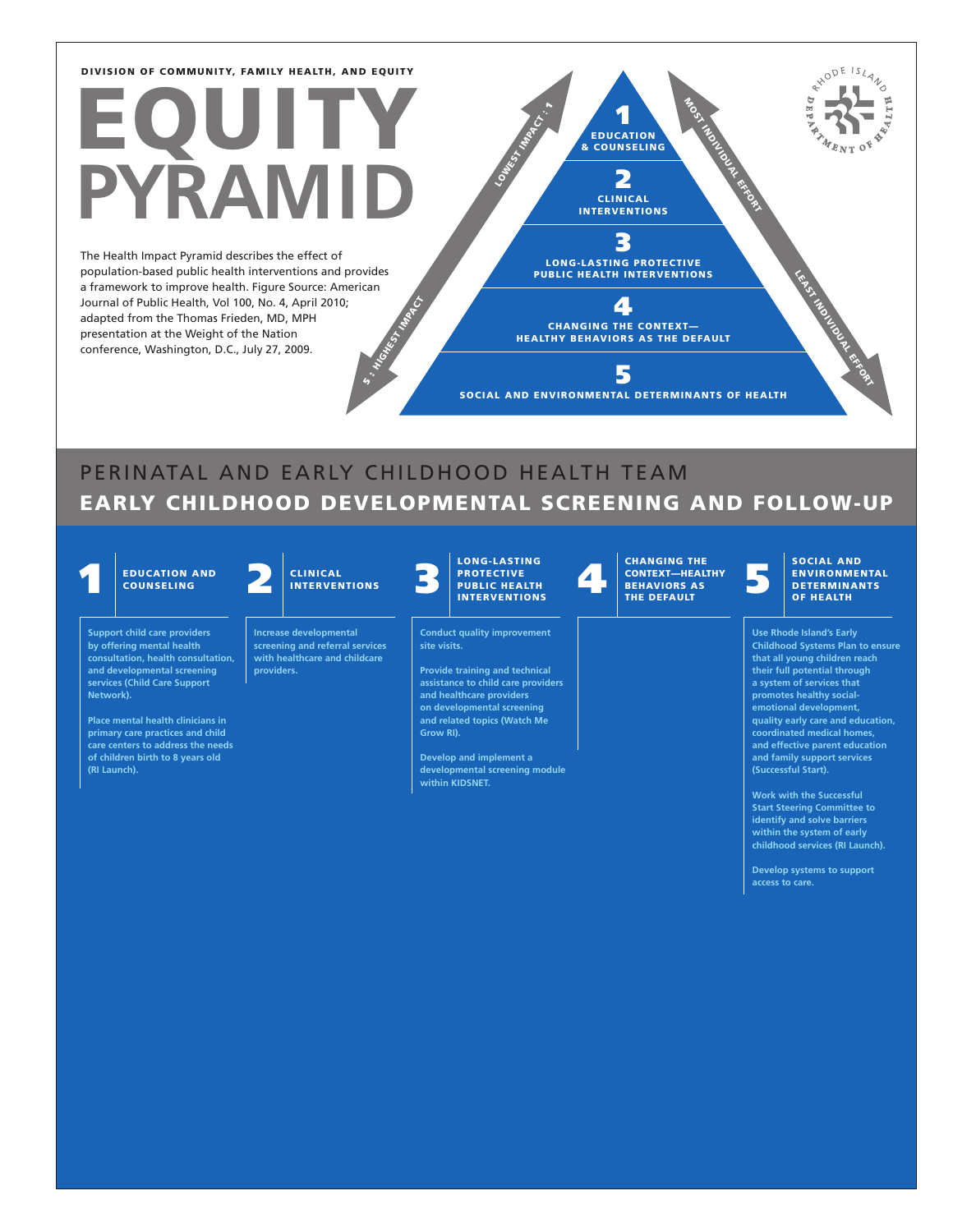# EQUITY **RAM**

**HIGHEST INDIAN** The Health Impact Pyramid describes the effect of population-based public health interventions and provides a framework to improve health. Figure Source: American Journal of Public Health, Vol 100, No. 4, April 2010; adapted from the Thomas Frieden, MD, MPH presentation at the Weight of the Nation conference, Washington, D.C., July 27, 2009.

3 LONG-LASTING PROTECTIVE PUBLIC HEALTH INTERVENTIONS

1 EDUCATION & COUNSELING

LOWEST INFARCT :

2 CLINICAL INTERVENTIONS MOST INDIVIDUAL EFFORT

LEAST INDIVIDUAL EFFORT

RYODE ISLAND

ĽÄ

4 CHANGING THE CONTEXT— HEALTHY BEHAVIORS AS THE DEFAULT

5 SOCIAL AND ENVIRONMENTAL DETERMINANTS OF HEALTH

### PERINATAL AND EARLY CHILDHOOD HEALTH TEAM NEWBORN SCREENING AND FOLLOW-UP PROGRAM

 $\ddot{\bm s}$  :

1 2 3 4 5 EDUCATION AND PROTECTIVE PUBLIC HEALTH INTERVENTIONS COUNSELING CLINICAL<br>INTERVENTIONS LONG-LASTING CHANGING THE CONTEXT—HEALTHY BEHAVIORS AS THE DEFAULT SOCIAL AND ENVIRONMENTAL DETERMINANTS OF HEALTH **Develop and distribute newborn screening brochures to new and expecting parents. Conduct quality improvement site visits. Ensure newborns are screened for certain harmful or potentially fatal disorders. Support Rhode Island laws requiring all birthing hospitals in Rhode Island to screen every baby for 29 conditions, including hearing loss. Develop systems to support access to care.**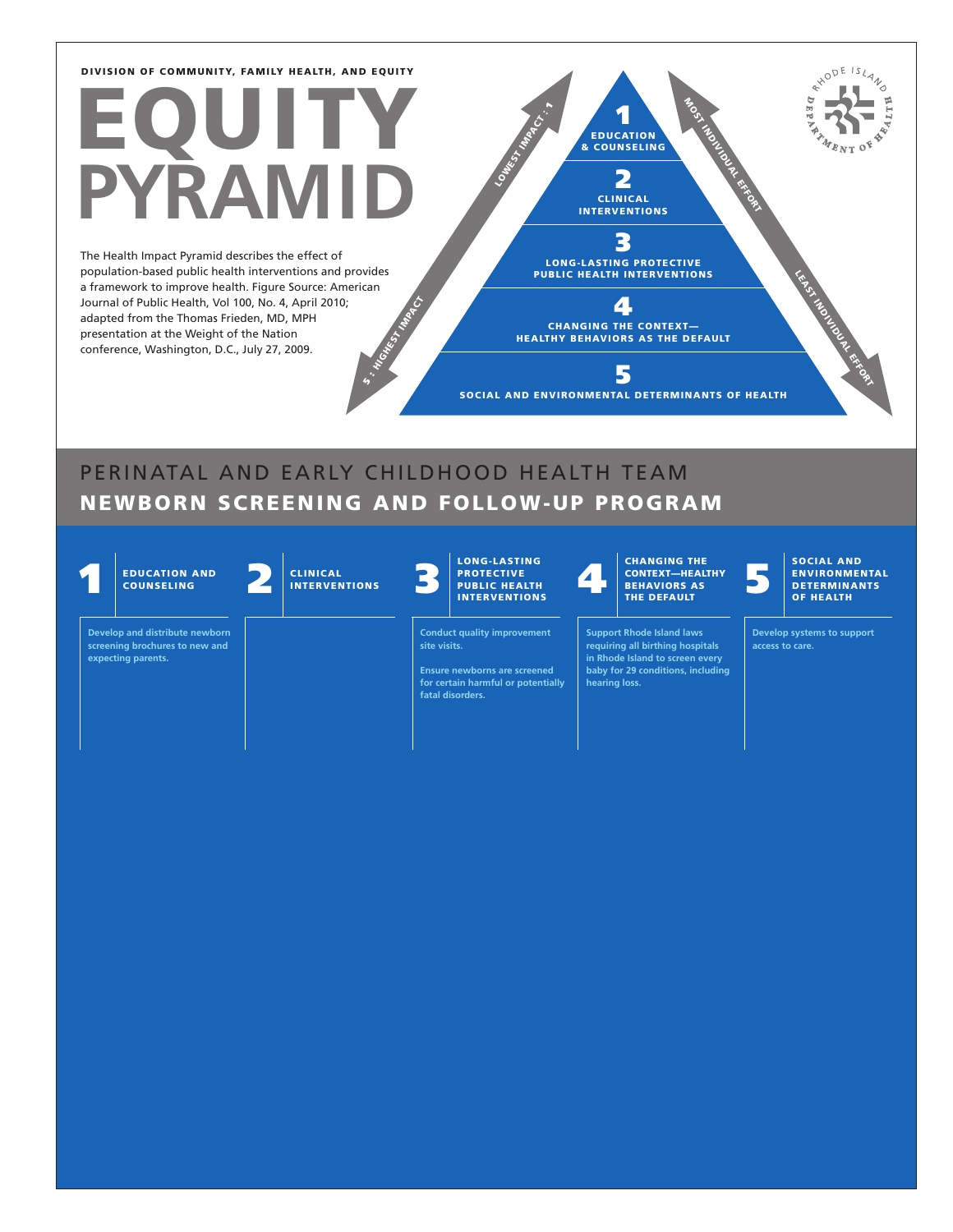# EQUITY **PYRAMID**

**HIGHEST INDIAN** The Health Impact Pyramid describes the effect of population-based public health interventions and provides a framework to improve health. Figure Source: American Journal of Public Health, Vol 100, No. 4, April 2010; adapted from the Thomas Frieden, MD, MPH presentation at the Weight of the Nation conference, Washington, D.C., July 27, 2009.

3 LONG-LASTING PROTECTIVE PUBLIC HEALTH INTERVENTIONS

1 EDUCATION & COUNSELING

LOWEST INVASION

2 CLINICAL INTERVENTIONS MOST INDIVIDUAL EFFORT

4 CHANGING THE CONTEXT— HEALTHY BEHAVIORS AS THE DEFAULT

5 SOCIAL AND ENVIRONMENTAL DETERMINANTS OF HEALTH

### PERINATAL AND EARLY CHILDHOOD HEALTH TEAM MATERNAL AND CHILD HOME VISITING

 $\ddot{\bm s}$ 

**COUNSELING** 

**home visitors.**

**Provide training and education to** 

**Establish Home Visiting Network for all home visitors.**

**Educate and train healthcare and social service providers about home visiting and how to refer families.**

**Provide resources and information about home visiting to new mothers.**

CLINICAL INTERVENTIONS

**Conduct an array of home visiting services for pregnant women and families with young children.**

**Provide breastfeeding counseling and support.**

**Conduct screenings for interpersonal violence, postpartum depression, healthy homes, and tobacco use.**

**Make and follow-up on referrals for families to appropriate resources.**

**Link children and families with medical homes.**

### PROTECTIVE<br>PUBLIC HEALTH INTERVENTIONS

LONG-LASTING

**Conduct quality improvement site visits with home visiting agencies.**

**Develop and deliver core competency training for maternal and child health nurses, community health workers, and social workers.**

**Collect and analyze data on screening and home visiting services and evaluate quality of services provided to families.**

**Develop and maintain home visiting data system.**

#### EDUCATION AND CLINICAL PROTECTIVE CONTECTIVE CONTECTIVE CONTECTIVE CONTECTIVE CONTECTIVE CONTECTIVE CONTECTIVE CONTECTIVE PROTECTIVE PROTECTIVE PROTECTIVE PROTECTIVE PROTECTIVE PROTECTIVE PROTECTIVE PROTECTIVE PROTECTIVE P CHANGING THE CONTEXT—HEALTHY BEHAVIORS AS THE DEFAULT

**Support the use of Culturally and Linguistically Appropriate Services (CLAS) standards for all home visitors.**

**Establish the Home Visiting Leadership Council to support the development of consistent policies for home visiting statewide.**

**Promote and develop additional funding sources for evidencebased home visiting.**

#### SOCIAL AND ENVIRONMENTAL DETERMINANTS OF HEALTH

LEAST INDIVIDUAL EFFORT

RYODE ISLAND

 $\sigma$ 

**Work with communities to improve the ability of families to access local early childhood systems and services.**

**Engage communities in supporting home visiting services for families.**

**Help community-based coalitions identify and develop coordinated systems of care for pregnant women and families with young children.**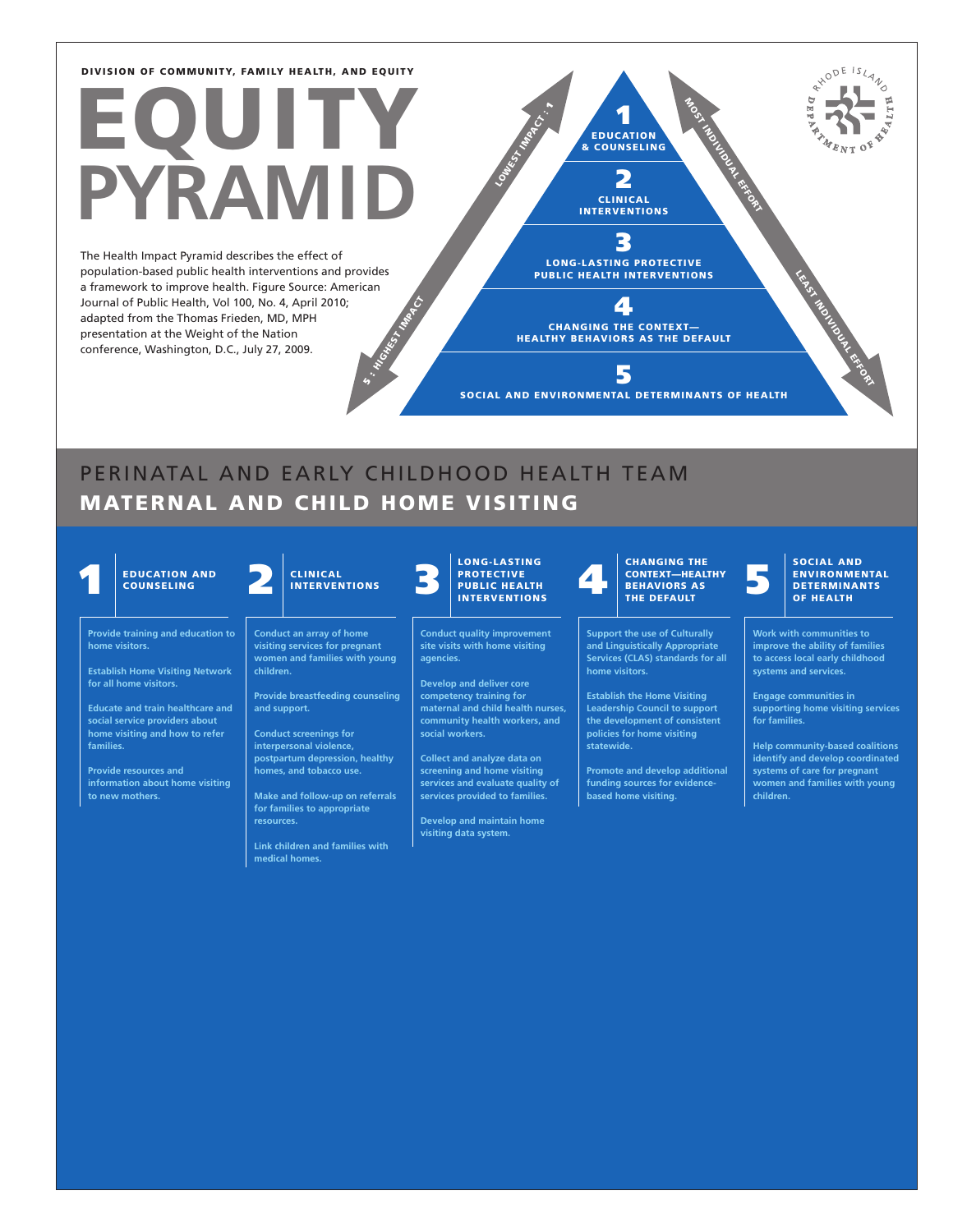# EQUITY **RAM**

HIGHEST INDIA The Health Impact Pyramid describes the effect of population-based public health interventions and provides a framework to improve health. Figure Source: American Journal of Public Health, Vol 100, No. 4, April 2010; adapted from the Thomas Frieden, MD, MPH presentation at the Weight of the Nation conference, Washington, D.C., July 27, 2009.

3 LONG-LASTING PROTECTIVE PUBLIC HEALTH INTERVENTIONS

1 EDUCATION & COUNSELING 2 CLINICAL INTERVENTIONS MOST INDIVIDUAL EFFORT

LEAST INDIVIDUAL EFFORT

RYODE ISLAND

 $\sigma$ 

LOWEST INFARCT :

CHANGING THE CONTEXT— HEALTHY BEHAVIORS AS THE DEFAULT

5

4

SOCIAL AND ENVIRONMENTAL DETERMINANTS OF HEALTH

## PREVENTIVE SERVICES AND COMMUNITY PRACTICES TEAM OFFICE OF IMMUNIZATION

 $\ddot{\bm s}$ 

EDUCATION AND CLINICAL PROTECTIVE CONTEXTLANGING IHE CONTEXTLANGING INCONTEXTLANGING INCONTEXTLANGING INCONTEXTLANGING INCONTEXTLANGING INCONTEXTLANGING INCONTEXTLANGING INCONTEXTLANGING INCONTEXTLANGING INCONTEXTLANGING I **COUNSELING** CLINICAL INTERVENTIONS LONG-LASTING PROTECTIVE<br>PUBLIC HEALTH INTERVENTIONS CHANGING THE CONTEXT—HEALTHY **BEHAVIORS AS** THE DEFAULT SOCIAL AND ENVIRONMENTAL DETERMINANTS OF HEALTH **Provide immunization updates via an email list serve, the KIDSNET Update newsletter, and the Director's monthly "Health Connections" newsletter to vaccine providers. Provide immunization education and outreach materials to providers and the public. Conduct an annual influenza vaccination campaign. Conduct quality assurance site visits to providers enrolled in the state-supplied vaccine program. Conduct school immunization assessment (record review) visits in preschools and schools. Conduct annual immunization trainings for child care workers and nursing students. Control vaccine-preventable disease outbreaks. Provide school-based immunization (Vaccinate Before You Graduate program; K-12 flu vaccination clinics). Vaccinate household and close contacts of women with chronic hepatitis B infection (Perinatal Hepatitis Prevention Program). Support the St. Joseph Hospital Free Immunization Clinic. Hold immunization clinics for child care providers (Child Care Worker Initiative). Hold immunization clinics for healthcare workers (Healthcare Worker Immunization Initiative). Support regulations requiring immunizations for preschool, school, and college entry. Support regulations requiring immunizations for healthcare workers. Promote universal vaccine policy in Rhode Island. Provide access to vaccines for uninsured healthcare workers to expand the workforce. Provide an immunization registry for monitoring vaccination coverage rates among Rhode Islanders.**

**Conduct quarterly Immunization Coalition meetings.**

**Conduct a school nurse teacher conference every other year.**

**Conduct an immunization provider breakfast every other year.**

**Support perinatal hepatitis prevention and immunization education/outreach home visits.**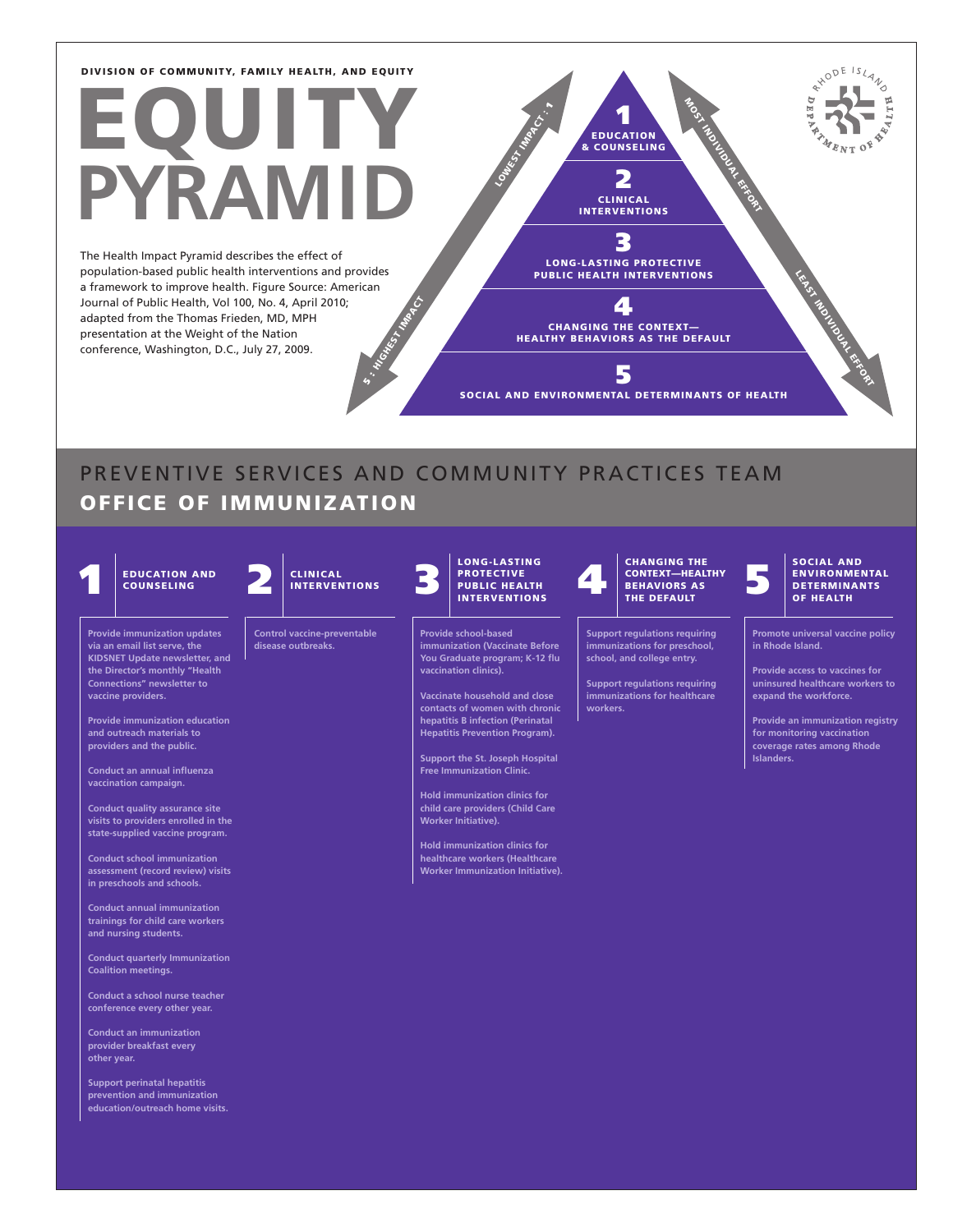# EQUITY **RAM**

**HIGHEST INDIAN** The Health Impact Pyramid describes the effect of population-based public health interventions and provides a framework to improve health. Figure Source: American Journal of Public Health, Vol 100, No. 4, April 2010; adapted from the Thomas Frieden, MD, MPH presentation at the Weight of the Nation conference, Washington, D.C., July 27, 2009.

3 LONG-LASTING PROTECTIVE PUBLIC HEALTH INTERVENTIONS

**1** & COUNSELING 2 CLINICAL INTERVENTIONS MOST INDIVIDUAL EFFORT

LOWEST INFARCT :

CHANGING THE CONTEXT— HEALTHY BEHAVIORS AS THE DEFAULT 5

4

SOCIAL AND ENVIRONMENTAL DETERMINANTS OF HEALTH

### PREVENTIVE SERVICES AND COMMUNITY PRACTICES TEAM FAMILY PLANNING PROGRAM

 $\ddot{ }$ 



**Conduct preconception health assessments and referrals, including to social services.**

**people, including a sliding fee scale that slides to zero dollars for uninsured people with an income below 100% of the federal poverty level seeking family planning services.**

LEAST INDIVIDUAL EFFORT

RYODE ISLAND

 $\sigma$ 

**Provide services to incarcerated women in need of family planning services.**

**Provide better accessibility to family planning services by assuring sites are geographicallyspread across the state.**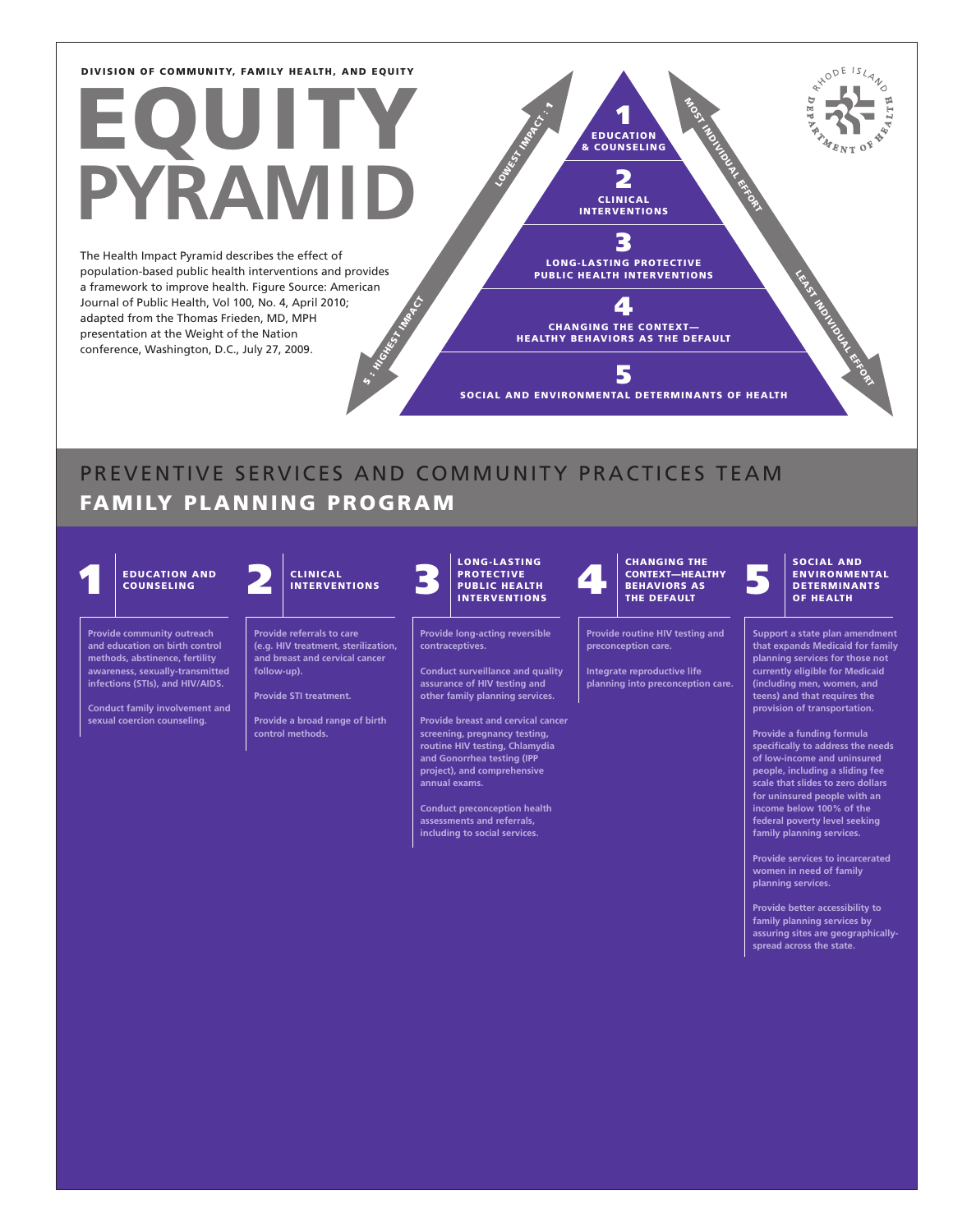# EQUI **PYRAMID**

**HIGHEST INDIAN** The Health Impact Pyramid describes the effect of population-based public health interventions and provides a framework to improve health. Figure Source: American Journal of Public Health, Vol 100, No. 4, April 2010; adapted from the Thomas Frieden, MD, MPH presentation at the Weight of the Nation conference, Washington, D.C., July 27, 2009.

3 LONG-LASTING PROTECTIVE PUBLIC HEALTH INTERVENTIONS

1 EDUCATION & COUNSELING

LOWEST INFARCT :

2 CLINICAL INTERVENTIONS MOST INDIVIDUAL EFFORT

4 CHANGING THE CONTEXT— HEALTHY BEHAVIORS AS THE DEFAULT

5

SOCIAL AND ENVIRONMENTAL DETERMINANTS OF HEALTH

## PREVENTIVE SERVICES AND COMMUNITY PRACTICES TEAM OFFICE OF HIV / AIDS

 $\ddot{\bm s}$  :

## COUNSELING

**Provide counseling, testing, and referral services.**

**Provide health education, including one-on-one counseling and education.**

**Disseminate information about HIV/AIDS to prevention and clinical providers, and to the public.**

**Discuss specific and varied risk reduction strategies via contracted services.**

**Promote social marketing campaigns (e.g., condom use) via public messaging.**

**Conduct provider technical assistance programs and capacity building sessions via Project REACH.**

**Maintain the Ryan White website.**

**Provide people living with HIV/ AIDS with access to: nutritional counseling; mental health services; medical and non-medical case management; psychosocial support services; physicians; substance abuse support services; specific services associated with the Minority AIDS Initiative (MAI).**

**Continually educate clinicians and other statutory "reporters" in the area of significant reporting requirements and basic infectious disease control.**

**Educate community members about HIV/AIDS and viral hepatitis epidemiology.**

#### **Support the Prevention for Positives project, which uses clinical interventions to prevent HIV positive individuals from**

CLINICAL INTERVENTIONS

**transmitting HIV to their partners. Provide people living with HIV/**

- **AIDS with access to: • Primary care services • The AIDS Drug Assistance**
	- **Program (ADAP) • Nutritional supplements**
	- **• Home and community-based healthcare**
	- **• Oral healthcare • Health insurance premium and**
	- **cost-sharing assistance • Emergency financial assistance**
	- **• Food banks/home delivered meals**
	- **• Medical services • Transportation services**

**Conduct ongoing reviews of HIV/ AIDS case reports for adult and pediatric cases.**

**Actively conduct disease surveillance via the programmatic review of medical records, discussion of cases and onsite validation studies at healthcare institutions.** 



LONG-LASTING

**Oversee contracts to promote positive sexual messaging and harm reduction, and to distribute and promote prophylactics. Provide school interventions.**

**Advocate for the ability to have long-term contracts to sustain long-term protective strategies. Support the Institute for Addiction Recovery.** 

**Oversee the Consumer Advisory Board and Provision of Care Committee (Planning Bodies).**

**Monitor clients through HIV case management and support services funded by Ryan White. Monitor standards of care (SOC)/ performance measures.**

**Oversee the statewide quality improvement program.**

**Monitor contracts.**

**Perform needs assessments and comprehensive planning.**

**Incorporate prevention and care (treatment) messages into surveillance services so that all providers can attain long-lasting protective interventions and that prevention providers understand the surveillance elements that can assist with these measures.**

#### EDUCATION AND CLINICAL PROTECTIVE CONTEXTLANGING INC. AND CONTEXTLANGING INC. AND CONTEXTLANGING INC. THE DEFAULT ON THE DEFAULT OF THE DEFAULT CHANGING THE CONTEXT—HEALTHY **BEHAVIORS AS** THE DEFAULT

**Continue to support the repeal of the Syringe Act.**

**Provide needle exchange services in communities.**

**Support the availability of** 

**condoms in high-risk venues. Implement an assertive ADAP 6th month recertification program such that clients enrolled are updated regularly.**

**Track enrollment and usage of ADAP benefits in a manner that allows HEALTH and case managers to track client progress and intervene if needed.**

**Revamp the state's SOC to ensure alignment with Health Resources and Services Administration requirements.**

**Develop a statewide quality improvement program for HIV with oversight of recipients of Ryan White Part B funded service providers.**

**Develop performance measures to ensure that funded vendors have met the required SOC.**

**Oversee the quality management program for the CARE Program.**

**Support legal requirements for HIV/AIDS surveillance that encourage healthcare institutions to apply measures to prevent infectious diseases.**

#### SOCIAL AND ENVIRONMENTAL DETERMINANTS OF HEALTH

LEAST INDIVIDUAL EFFORT

RYODE ISLAND

 $\mathcal{U}_{E_{NT}}$  or

 $\Gamma$ 

أثاثه

**Oversee minority prevention programs.**

**Conduct partner notification in the field to increase testing access and exposure notification.**

**Work with the Rhode Island Community Planning Group on homelessness, poverty, mental illness, substance use, and other issues to contextualize and address disparities.**

**Address the need to secure a Medicaid waiver to ensure that HIV clients currently not eligible for Medicaid have access to comprehensive healthcare coverage.**

**Address the need to allow ADAP to serve as a third party payer of comprehensive healthcare offered through high-risk pools and individual plans.**

**Address the need for ADAP to fully implement TrOOP (becoming "True-Out-Of-Pocket" eligible payers) as a way to save money.**

**Work with healthcare institutions to incorporate information from case reports (e.g., demographics, risk factors, etc.) into routine business processes and improve understanding of social and environmental determinants of HIV/AIDS and viral hepatitis.**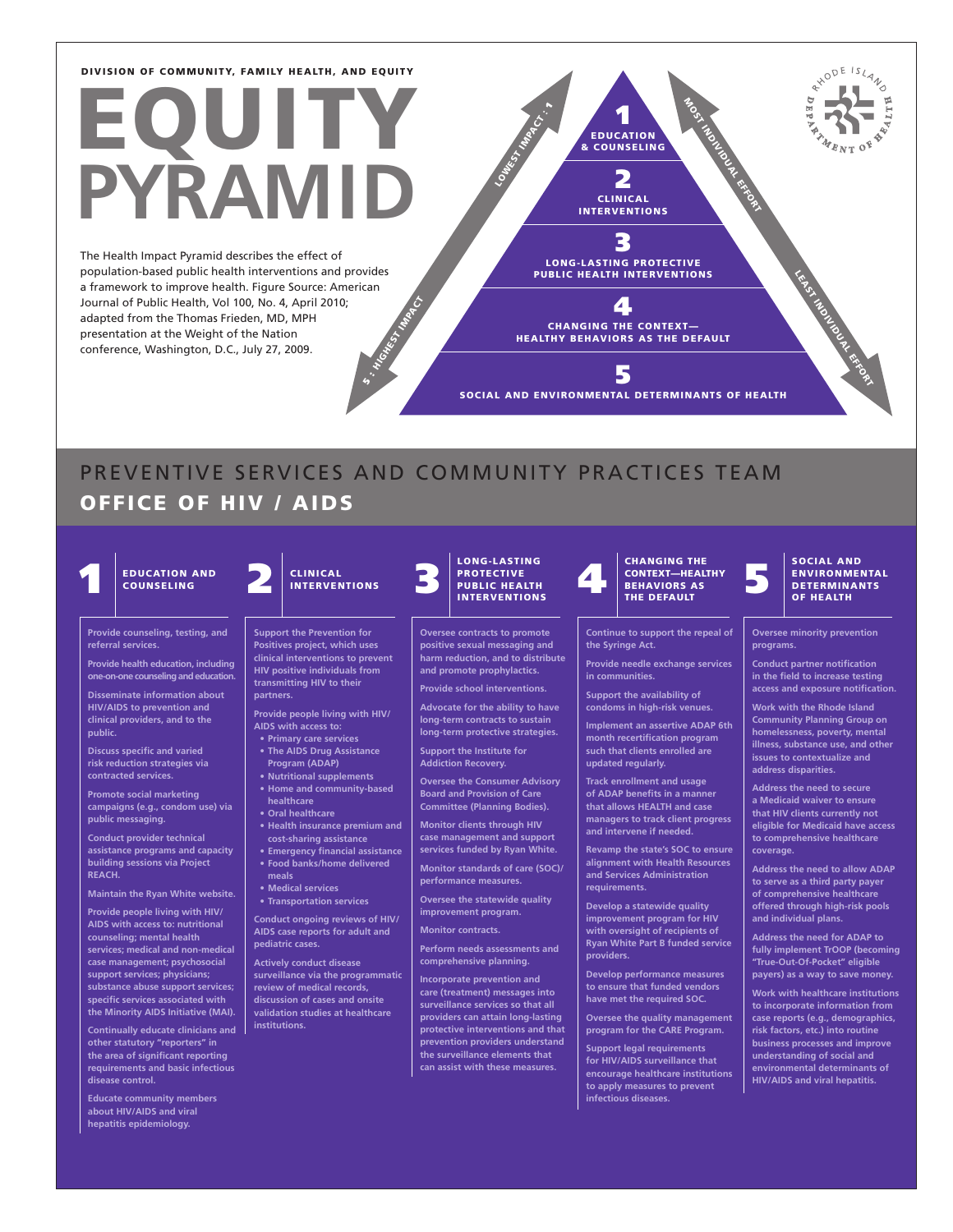# EQUITY **PYRAMID**

**HIGHEST INDIAN** The Health Impact Pyramid describes the effect of population-based public health interventions and provides a framework to improve health. Figure Source: American Journal of Public Health, Vol 100, No. 4, April 2010; adapted from the Thomas Frieden, MD, MPH presentation at the Weight of the Nation conference, Washington, D.C., July 27, 2009.

3 LONG-LASTING PROTECTIVE PUBLIC HEALTH INTERVENTIONS

1 EDUCATION & COUNSELING 2 CLINICAL INTERVENTIONS MOST INDIVIDUAL EFFORT

LOWEST INFARCT :

4 CHANGING THE CONTEXT— HEALTHY BEHAVIORS AS THE DEFAULT

5

SOCIAL AND ENVIRONMENTAL DETERMINANTS OF HEALTH

## PREVENTIVE SERVICES AND COMMUNITY PRACTICES TEAM ORAL HEALTH PROGRAM

 $\ddot{\bm s}$  :



**Provide sealant and fluoridation fact sheets.**

**Analyze RI Cancer Registry data.**

**Support the Head Start Dental Home Initiative.**

**Develop and promote the Rhode Island Oral Health Plan.**

**(e.g. loan repayment, contracts,** 

LEAST INDIVIDUAL EFFORT

RYODE ISLAND

 $\sigma$ 

ĽÄ

**education opportunities (e.g. Mini-Residency series, primary care provider/pediatric dental training).**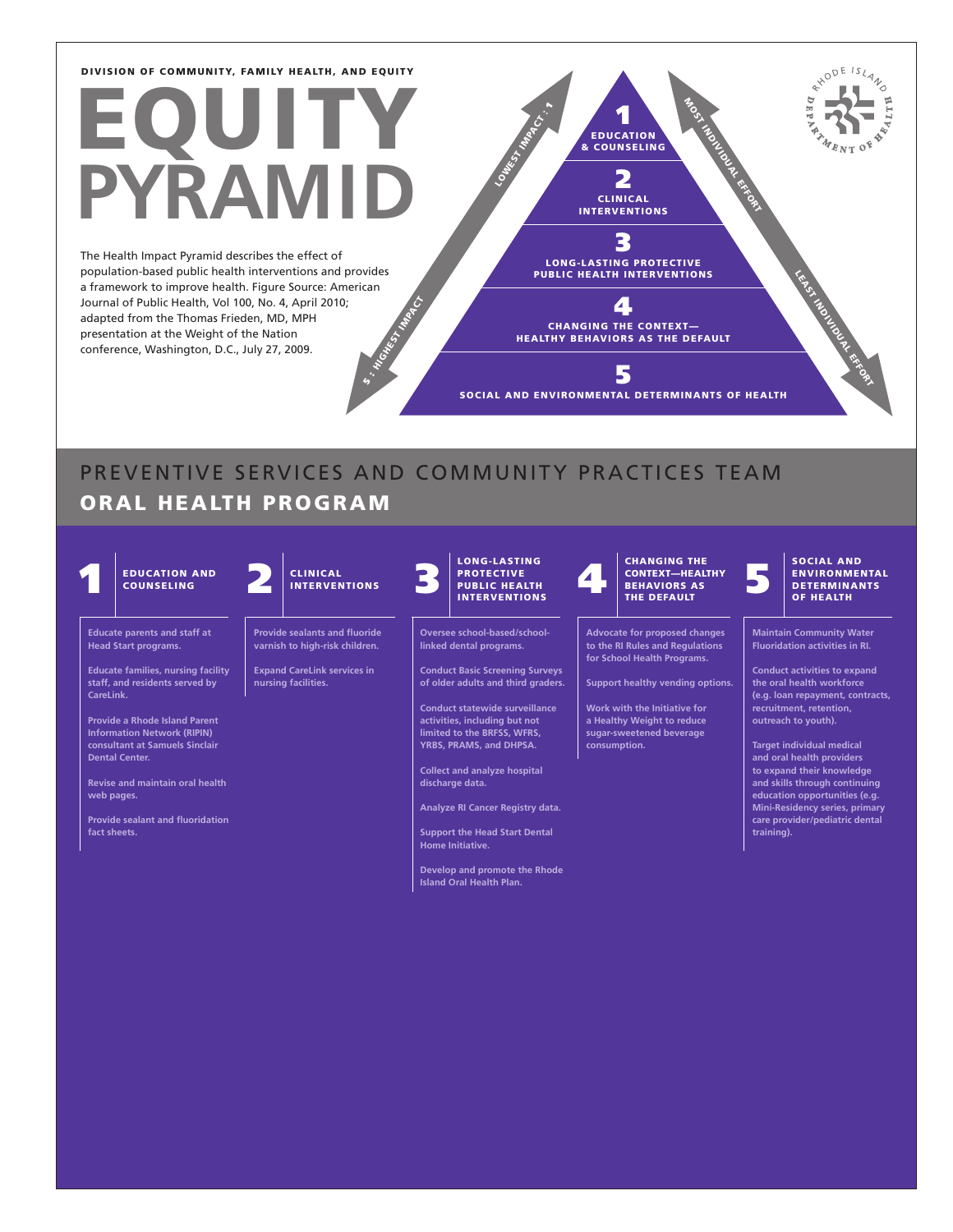# EQUITY **RAM**

**HIGHEST INDIAN** The Health Impact Pyramid describes the effect of population-based public health interventions and provides a framework to improve health. Figure Source: American Journal of Public Health, Vol 100, No. 4, April 2010; adapted from the Thomas Frieden, MD, MPH presentation at the Weight of the Nation conference, Washington, D.C., July 27, 2009.

INTERVENTIONS 3 LONG-LASTING PROTECTIVE PUBLIC HEALTH INTERVENTIONS

 $\blacktriangle$ CHANGING THE CONTEXT— HEALTHY BEHAVIORS AS THE DEFAULT

5

1 EDUCATION & COUNSELING

> 2 CLINICAL

MOST INDIVIDUAL EFFORT

SOCIAL AND ENVIRONMENTAL DETERMINANTS OF HEALTH

### PREVENTIVE SERVICES AND COMMUNITY PRACTICES TEAM ADULT VIRAL HEPATITIS PREVENTION AND HARM REDUCTION PROGRAMS

LOWEST INFORMATION

COUNSELING

**Provide counseling and education, including one-on-one counseling and education.**

**Disseminate information about hepatitis to the public.**

**Discuss risk reduction strategies.**

**Demonstrate and practice harm reduction/safer sex practices.**

**Hold provider trainings and** 

#### CLINICAL INTERVENTIONS

 $\ddot{\bm s}$  :

**Provide HIV, hepatitis B (HBV), and hepatitis C (HCV) testing through four agencies (33 sites).**

**Administer Twinrix (HAV/HBV) immunizations.**

**Conduct pre- and perinatal hepatitis B testing and administer immunizations.**

**Partner with the Rhode Island Department of Corrections to administer immunizations.**

#### LONG-LASTING **PROTECTIVE** PUBLIC HEALTH INTERVENTIONS

**Hold quarterly meetings to review reports, data analysis, testing, immunizations, and provider issues.**

**Oversee agency outreach by contractors (i.e., AIDS Care Ocean State, MAP Behavioral Health, The Miriam Hospital, and Comprehensive Community Action Program: Family Health** 

#### EDUCATION AND CLINICAL PROTECTIVE CONTEXTLANGING INC. AND CONTEXTLANGING INC. AND CONTEXTLANGING INC. THE DEFAULT ON THE DEFAULT OF THE DEFAULT CHANGING THE CONTEXT—HEALTHY BEHAVIORS AS THE DEFAULT

**Expand the syringe exchange process.** 

**Expand the program's immunization component to include HPV and flu vaccines.**

#### SOCIAL AND ENVIRONMENTAL **DETERMINANTS** OF HEALTH

LEAST INDIVIDUAL EFFORT

RYODE ISLAND

**Provide HIV and Viral Hepatitis sites for uninsured individuals in low-income and/or high drug use areas.**

**Expand the HIV Testing program to include pharmacies.**